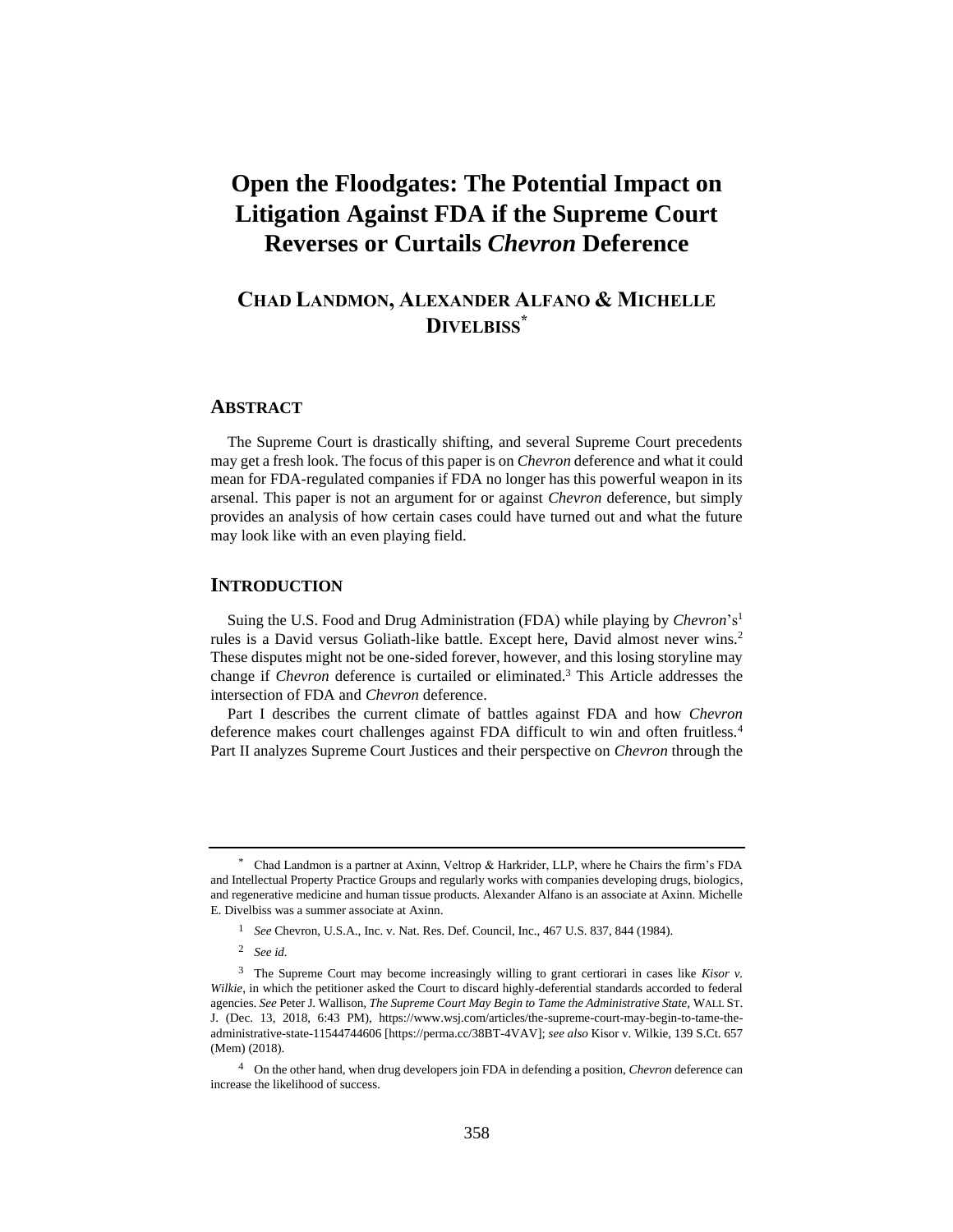2019 OPEN THE FLOODGATES 359

lens of their writings. <sup>5</sup> Part III forecasts alternate outcomes in select cases if they had been decided in the absence of *Chevron* deference.<sup>6</sup> This Article will conclude that, if *Chevron* deference is overturned or curtailed by the Supreme Court, FDA's decisions will come under increasing judicial scrutiny, and the floodgates will be opened to litigation against FDA and other agencies.

### **I. INTRODUCTION TO** *CHEVRON* **AND FDA**

Because the Federal Food, Drug, and Cosmetic Act (FDCA)<sup>7</sup> and *Chevron* are well known to *Food and Drug Law Journal* readers, only a brief discussion is necessary.

### *FDA & Its Power*

FDA regulates a wide range of products in the food, $8$  medical, dietary supplement, cosmetic, and tobacco<sup>9</sup> industries.<sup>10</sup> The FDCA gave FDA broad power to develop advisory regulations, which were later construed to be binding and have the force of law—as long as they underwent the notice and comment procedure.<sup>11</sup> But "[a]s informal rulemaking became more difficult, the FDA shifted from promulgating binding rules to issuing nonbinding guidelines."<sup>12</sup> FDA routinely relies on these guidelines as if they were binding rules, despite never having subjected them to the notice and comment procedure. Further, both Congress and the courts have supported this kind of action, and the deference afforded by *Chevron* has made it difficult to successfully challenge FDA's application of these guidelines.<sup>13</sup>

<sup>5</sup> The Court may seek to overrule *Auer v. Robbins*, which establishes *Auer* deference. *See* Auer v. Robbins, 519 U.S. 452, 461 (1997) (*Auer* deference provides that an agency's interpretation of its own regulations is controlling unless plainly erroneous or inconsistent with the regulations being interpreted).

<sup>6</sup> Potential challenges to *Auer* deference make the possibility of the Court further overruling *Chevron* deference appear to be not that far-fetched. *See* Wallison, *supra* note 3.

<sup>7</sup> Federal Food, Drug, and Cosmetic Act, ch. 675, sec. 701(a), 52 Stat. 1040, 1055 (1938) (codified at 21 U.S.C. § 371(a) (2000)).

<sup>&</sup>lt;sup>8</sup> The U.S. Department of Agriculture regulates some aspects of meat, poultry, and egg products rather than the FDA.

<sup>9</sup> *See* Family Smoking Prevention and Tobacco Control Act, Pub. L. No. 111-31, § 910, 123 Stat. 1776 (2009). FDA initially sought to regulate tobacco products through the general authority granted to it by the FDCA, but the United States Supreme Court found that there was no clear statutory authorization for FDA to regulate the tobacco industry generally. FDA v. Brown & Williamson Tobacco Corp., 529 U.S. 120, 160 (2000) (invalidating FDA's rule, stating that it was "confident that Congress could not have intended to delegate a decision of such economic and political significance to an agency in so cryptic a fashion").

<sup>10</sup> *See Regulated Products*, FOOD & DRUG ADMIN. (Aug. 3, 2018), https://www.fda.gov/ForIndustry/ImportProgram/ImportBasics/RegulatedProducts/default.htm [https://pe rma.cc/4X67-8CU9].

<sup>11</sup> *See* 21 U.S.C. § 371(a); Nat'l Ass'n of Pharm. Mfrs. v. FDA, 637 F.2d 877, 884 (2d Cir. 1981) (Although "pre-1962 case law established that any substantive regulations issued under § 701(a) could be interpretive only," as long as regulations undergo the notice and comment procedure, they are considered to have the force of law.); *see also* Thomas W. Merrill & Katheryn Tongue Watts, *Agency Rules With the Force of Law: The Original Convention*, 116 HARV. L. REV. 467 (2002).

<sup>12</sup> Lars Noah, *The Little Agency That Could (Act with Indifference to Constitutional and Statutory Strictures)*, 93 CORNELL L. REV. 901, 904 (2008).

<sup>13</sup> *See, e.g.,* Amneal Pharms. LLC v. FDA, 285 F. Supp. 3d 328 (D.D.C. 2018) (applying *Chevron* and concluding that FDA's reliance on guidance was not arbitrary and capricious).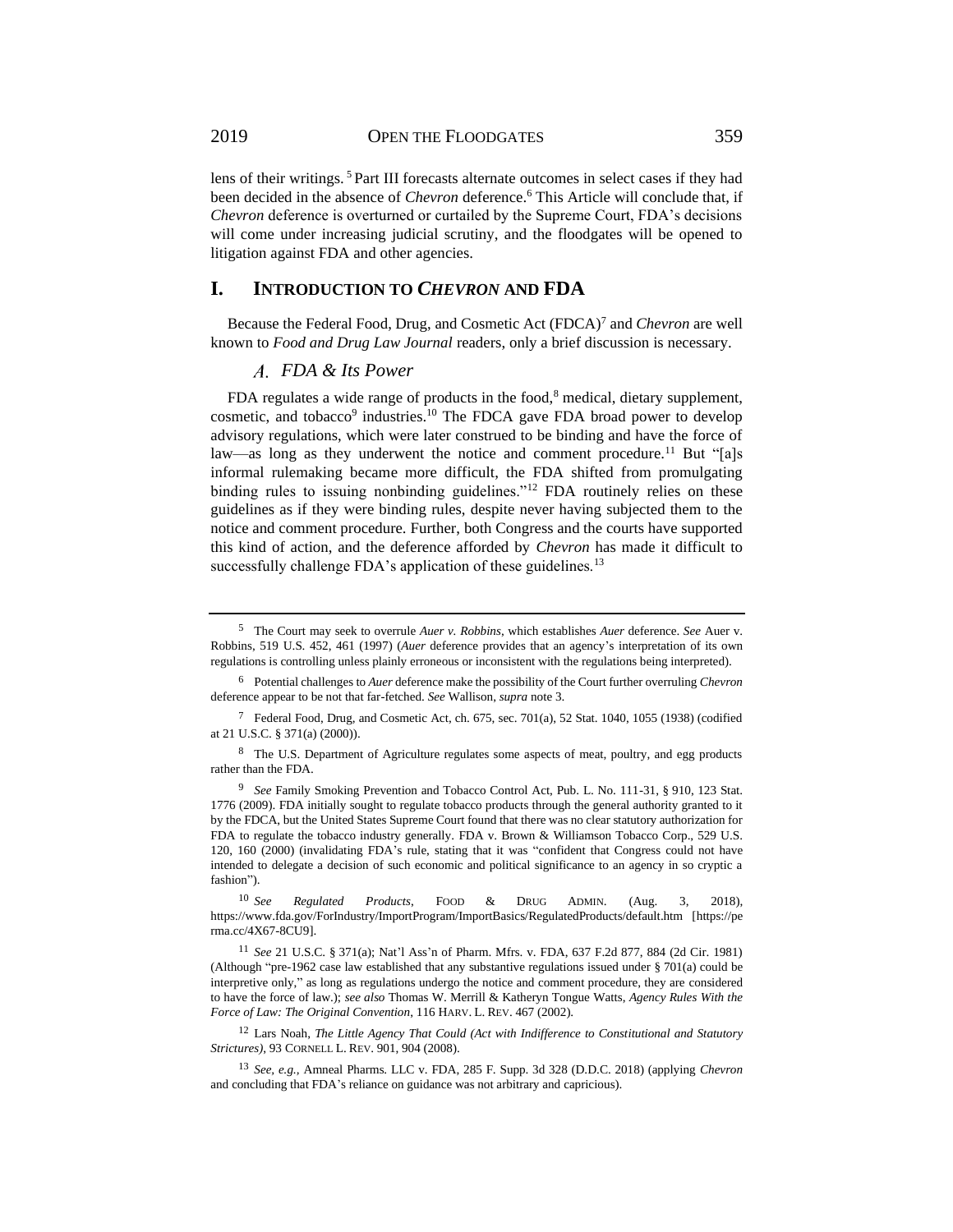The FDCA demonstrates that "Congress chose for the most part to express its mandate [giving FDA authority] in broad and general terms, rather than in narrow and specific terms."<sup>14</sup> FDA has often pushed the bounds of its authority, however, and has stated that "the fact that Congress simply has not considered or spoken on a particular issue certainly is no bar to the [FDA] exerting initiative and leadership in the public interest."<sup>15</sup> In fact, FDA has been described as showing "little compunction about occasionally crossing a statutory or constitutional line when necessary to accomplish some valuable end."<sup>16</sup>

The application of *Chevron* has allowed courts to rely heavily on FDA's expertise and to withstand scrutiny. Although courts have, at times, found that FDA's arguments are "almost frivolous,"<sup>17</sup> "preposterous,"<sup>18</sup> "tautological,"<sup>19</sup> and "exaggerate<sup>[</sup>] [FDA's own] overall place in the universe,"<sup>20</sup> courts have nonetheless frequently granted deference to the agency under *Chevron.*

### *What Does* Chevron *Deference Look Like?*

<span id="page-2-0"></span>As with the FDCA, judicial review, agency interpretation, and the *Chevron* test need little introduction, so only a quick refresher is provided. Article III of the U.S. Constitution vests the power of interpreting the law in the Supreme Court and the inferior courts established by Congress.<sup>21</sup> Nevertheless, federal courts are courts of limited jurisdiction and they must possess statutory jurisdiction to adjudicate a lawsuit.<sup>22</sup>

The Administrative Procedure Act (APA) grants federal courts jurisdiction to review administrative actions. The APA states that "the reviewing court shall decide all relevant questions of law, interpret constitutional and statutory provisions, and determine the meaning or applicability of the terms of an agency action."<sup>23</sup> The APA further provides that the court will "hold unlawful and set aside agency action" if it is found to be "arbitrary, capricious, an abuse of discretion, or otherwise not in accordance with the law."<sup>24</sup> The APA thus makes judges the decision-makers of all questions of law properly before them and contemplates some level of deference if the

<sup>19</sup> Washington Legal Found. v. Friedman, 13 F. Supp. 2d 51, 66 (D.D.C. 1998).

<sup>20</sup> *Id*.

<sup>14</sup> Peter Barton Hutt, *Philosophy of Regulation Under the Federal Food, Drug and Cosmetic Act*, 28 FOOD DRUG COSM. L.J. 177, 178 (1973); *see* Heckler v. Chaney, 470 U.S. 821 (1985) (finding FDA's decision not to act unreviewable under the Administrative Procedure Act).

<sup>15</sup> Hutt, *supra* note 14, at 179.

<sup>16</sup> Noah, *supra* note 12, at 903; *see* United States v. Parkinson, 240 F.2d 918, 921 (9th Cir. 1956) ("The record of the past few decades is replete with examples of the tendency of executive agencies to expand their field of operations. . . . These are warning signs that zeal for the noblest causes should not be translated into uncontrolled power of suppression of the contraries. The courts are charged with the duty of compelling restraint.").

<sup>17</sup> Pearson v. Shalala, 164 F.3d 650, 655 (D.C. Cir. 1999).

<sup>18</sup> Washington Legal Found. v. Henney, 56 F. Supp. 2d 81, 85 (D.D.C. 1999).

<sup>21</sup> *See* U.S. CONST. art. III, § 1 ("The judicial Power of the United States, shall be vested in one Supreme Court, and in such inferior Courts as the Congress may from time to time ordain and establish.").

<sup>22</sup> *See* Ruhrgas AG v. Marathon Oil, Co., 526 U.S. 574, 583 (1999).

<sup>23</sup> 5 U.S.C. § 706 (2012).

<sup>24</sup> *Id.* § 706(2)(A).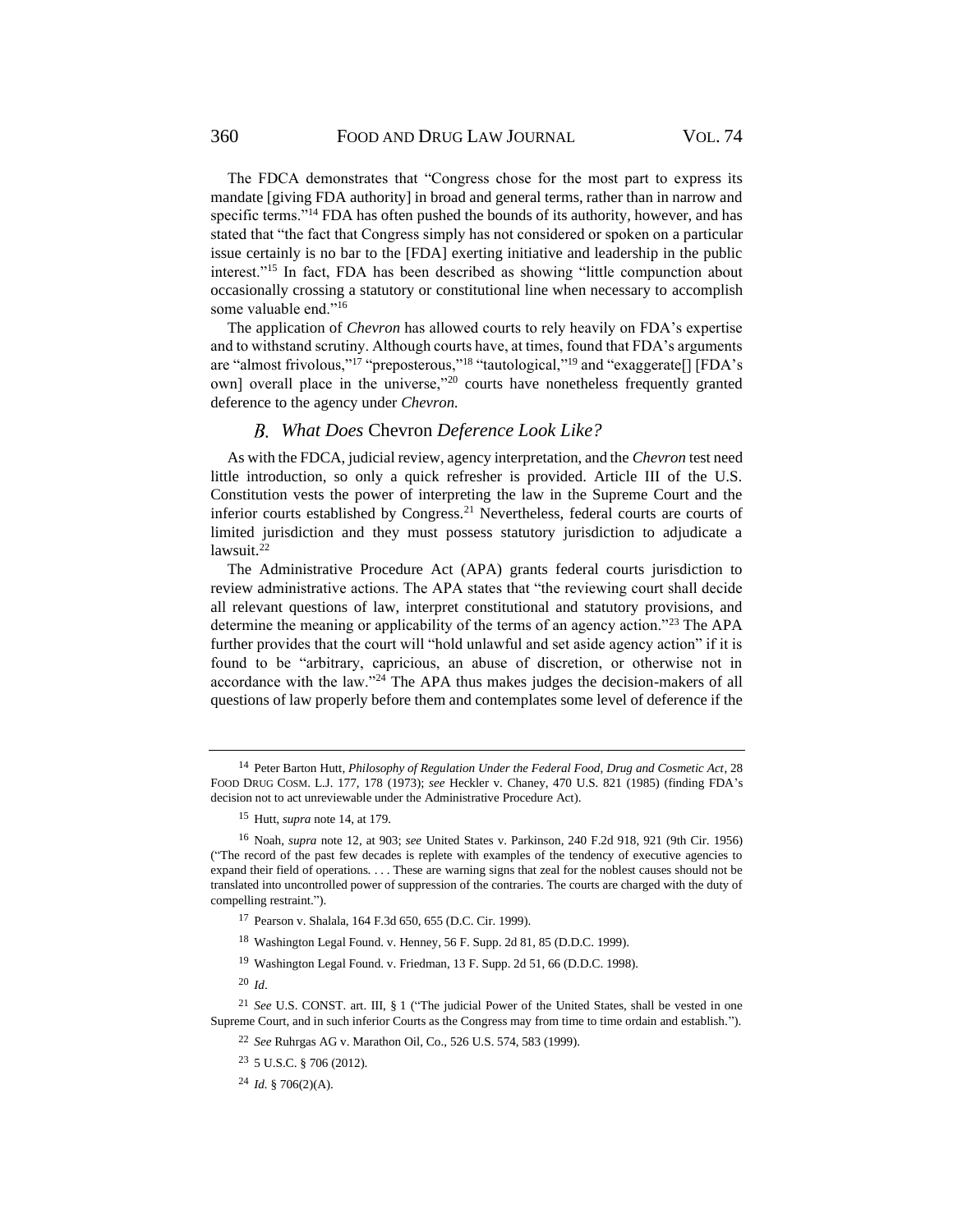agency's interpretation of the statute is reasonable, i.e., not arbitrary, capricious, or an abuse of discretion.<sup>25</sup>

This is where *Chevron* comes in. The *Chevron* test "accord[s] dispositive effect to an agency's reasonable interpretation of ambiguous statutory language."<sup>26</sup> This is done by a two-step analysis. First, the court determines whether "Congress has directly spoken to the precise question at issue" because "[i]f the intent of Congress is clear, that is the end of the matter; for the court, as well as the agency, must give effect to the unambiguously expressed intent of Congress."<sup>27</sup> Second, if Congress has not directly addressed the question at issue, then the court determines whether the "agency's answer is based on a permissible construction of the statute."<sup>28</sup>

Even before *Chevron*, however, courts granted deference to agency decisions. In *United States. v. Rutherford*, for example, the Supreme Court explained that "[t]he construction of a statute by those charged with its administration is entitled to substantial deference . . . . Such deference is particularly appropriate where, as here, an agency's interpretation involves issues of considerable public controversy, and Congress has not acted to correct any misperception of its statutory objectives."<sup>29</sup> In deferring to FDA, the Supreme Court implied that its hands were tied unless Congress were to correct FDA's interpretation of statutory objectives. Further, even in the face of an unreasonable interpretation, the Supreme Court has been "reluctant to disturb a longstanding administrative policy that comports with the plain language, history, and prophylactic purpose of the Act."<sup>30</sup>

Following *Chevron*, courts have expanded the amount of deference afforded agencies to include an agency's interpretation of its own ambiguous regulation. Thirteen years after *Chevron*, the Supreme Court issued its decision in *Auer v. Robbins,*<sup>31</sup> announcing that an agency's interpretation of its own regulation is "controlling unless 'plainly erroneous or inconsistent with the regulation.'"<sup>32</sup> This expansion has created a potential for federal agencies to draft intentionally ambiguous regulations to skirt procedural safeguards that could later be expanded through interpretive rules.<sup>33</sup>

## **II. A TEXTUALIST COURT DOESN'T LOOK GOOD FOR**  *CHEVRON*

Notable textualists on the Supreme Court, like Justice Clarence Thomas, have criticized the *Chevron* doctrine, but have lacked the support to overturn it.<sup>34</sup> But the

<sup>28</sup> *Id.*

<sup>29</sup> United States v. Rutherford, 442 U.S. 544, 545 (1979) (citation omitted).

<sup>30</sup> *Id*.

<sup>31</sup> Auer v. Robbins, 519 U.S. 452 (1997).

<sup>32</sup> *Id.* at 461 (quoting Robertson v. Methow Valley Citizens Council, 490 U.S. 332, 359 (1989)).

<sup>33</sup> *See, e.g.,* John F. Manning, *Constitutional Structure and Judicial Deference to Agency Interpretations of Agency Rules*, 96 COLUM. L. REV. 612, 655–56, 659–60, 663–64 (1996).

<sup>34</sup> *See infra* Part II; *see, e.g.*, Michigan v. EPA*,* 135 S. Ct. 2699, 2712 (2015) (Thomas, J., concurring).

<sup>25</sup> Ronald A. Cass, *Auer Deference: Doubling Down on Delegation's Defects*, 87 FORDHAM L. REV. 531, 537 (2018).

<sup>26</sup> EPA v. EME Homer City Generation, L.P., 572 U.S. 489, 512 (2014)

<sup>27</sup> Chevron U.S.A. Inc. v. Nat. Res. Def. Council, Inc., 467 U.S. 837, 842–43 (1984).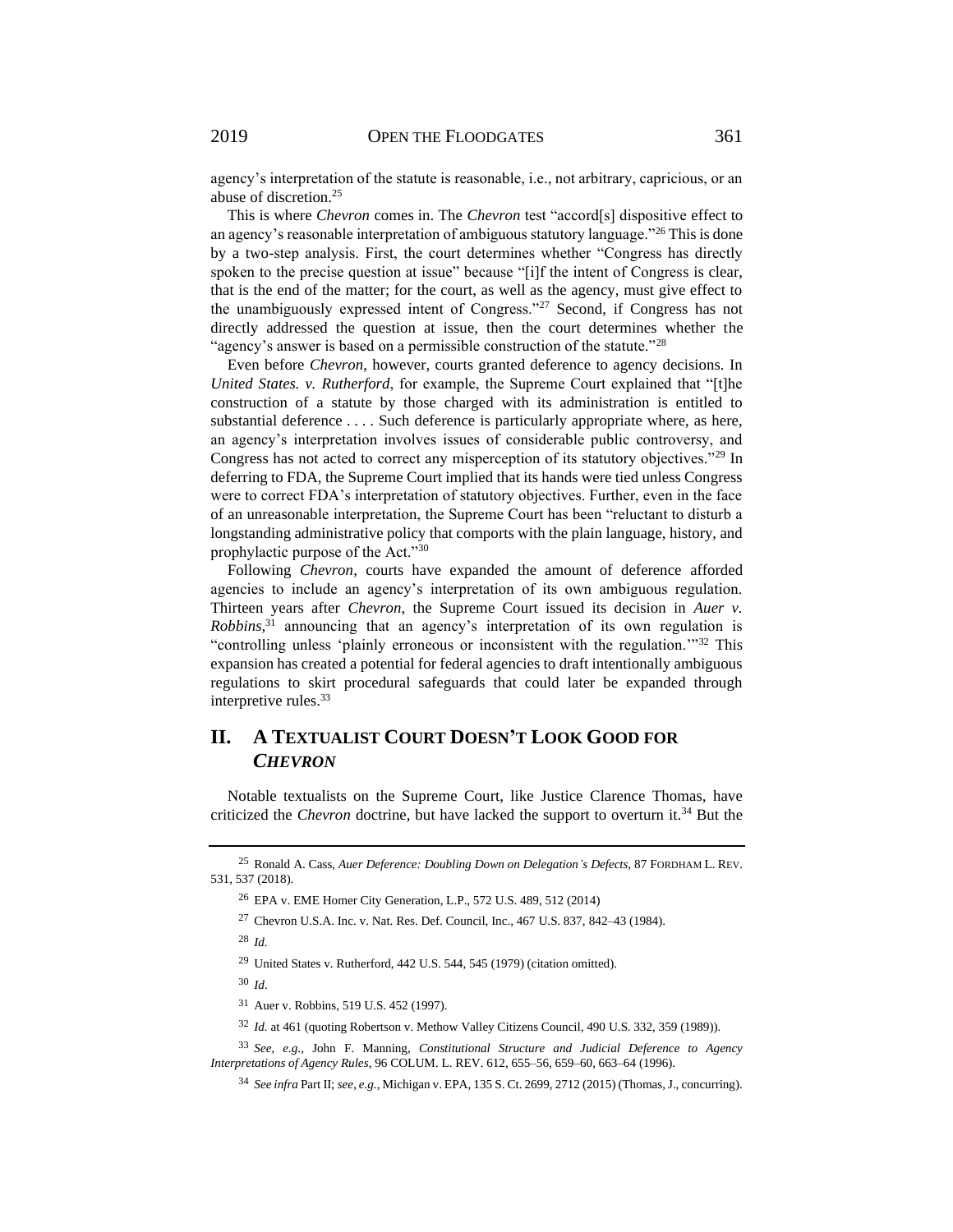confirmations of Justices Neil Gorsuch and Brett Kavanaugh have shifted the Supreme Court towards becoming, at the very least, a "fairly textualist court."<sup>35</sup> With this shift, the Supreme Court is likely to more closely inspect statutory language during disputes over an administrative agency's interpretation. As discussed above, interpretive authority is reserved to the courts under Article III of the Constitution. The *Chevron* doctrine arguably deviates from both Article III and the APA in that it offers Article II agencies (i.e., the executive branch of government) authority to interpret the statutes from which they receive power. This can raise serious separation of powers questions under the Constitution. Although all judges have had to face the question of whether *Chevron* deference is compatible with the oft-quoted command that "the court shall decide all relevant questions of law," some important actors are now saying "no."

The trajectory of the courts—and especially the Supreme Court—has recently been pointing away from *Chevron* and towards a narrower standard. Legal commentary is buzzing in anticipation of a textualist Supreme Court majority that will potentially kill the *Chevron* doctrine once and for all.<sup>36</sup> Commentators have particularly focused their attention on the Supreme Court's newest additions, Justices Gorsuch and Kavanaugh. Justice Gorsuch's textualist persuasion and distaste for the *Chevron* doctrine are no secret. In the recent case, *SAS Institute, Inc. v. Iancu*<sup>37</sup>, the appellant attempted to persuade the Court to "use this case as an opportunity to abandon *Chevron* and embrace the 'impressive body' of pre-*Chevron* law recognizing that 'the meaning of a statutory term' is properly a matter for 'judicial rather than administrative judgment."<sup>38</sup> Although the Court declined to bite,<sup>39</sup> there is reason to believe that it someday will—and soon. Justice Kennedy's retirement from the Court has helped keep the Trump Administration's promise of a textualist majority (enter Justice Kavanaugh) and provided reason to believe that Justices Gorsuch and Thomas may have finally gained the votes they need to put *Chevron* to rest.

Alternatively, the Supreme Court's current trend of dodging questions of *Chevron*'s validity at least implies a desire to narrow the doctrine.<sup>40</sup> The Court has shown a distinct preference to end the *Chevron* inquiry at step one—ambiguousness—so as not to reach the second question of agency deference. The late Justice Scalia favored this approach and advocated for a step one-heavy analysis on a number of occasions.<sup>41</sup> Given this trend, the Court may forego revisiting the test and instead continue to find

<sup>35</sup> Ryan Lovelace, *Elena Kagan: The Supreme Court is a 'Textualist Court' That Reasons More Like Scalia Than Breyer*, WASH. EXAMINER (Oct. 16, 2017, 7:04 PM), https://www.washingtonexaminer .com/elena-kagan-the-supreme-court-is-a-textualist-court-that-reasons-more-like-scalia-than-breyer [https ://perma.cc/2UDK-96YU].

<sup>36</sup> Kimberly Strawbridge Robinson, *High Court Could Take First Step to Chevron Doctrine's Demise*, BLOOMBERG L. (March 28, 2019, 4:56 AM), https://news.bloomberglaw.com/us-law-week/high-courtcould-take-first-step-to-chevron-doctrines-demise [https://perma.cc/6FPA-8EAH].

<sup>37</sup> *See* SAS Inst., Inc. v. Iancu, 138 S. Ct. 1348 (2018).

<sup>38</sup> *See id.* at 1358 (citation omitted).

<sup>39</sup> *See id.* ("[W]hether *Chevron* should remain is a question we may leave for another day."). Justice Gorsuch delivered the opinion of the Court and declined to explore the question of *Chevron*'s validity as a judicial tool.

<sup>40</sup> *See, e.g.*, Lucia v. SEC, 138 S. Ct. 736 (2018); Wisconsin Cent. Ltd. v. United States, 138 S. Ct. 2067 (2018); Mellouli v. Lynch, 135 S. Ct. 1980 (2015).

<sup>41</sup> *See, e.g.*, Antonin Scalia, *Judicial Deference to Administrative Interpretations of Law*, 3 DUKE L.J. 511, 515 (1989).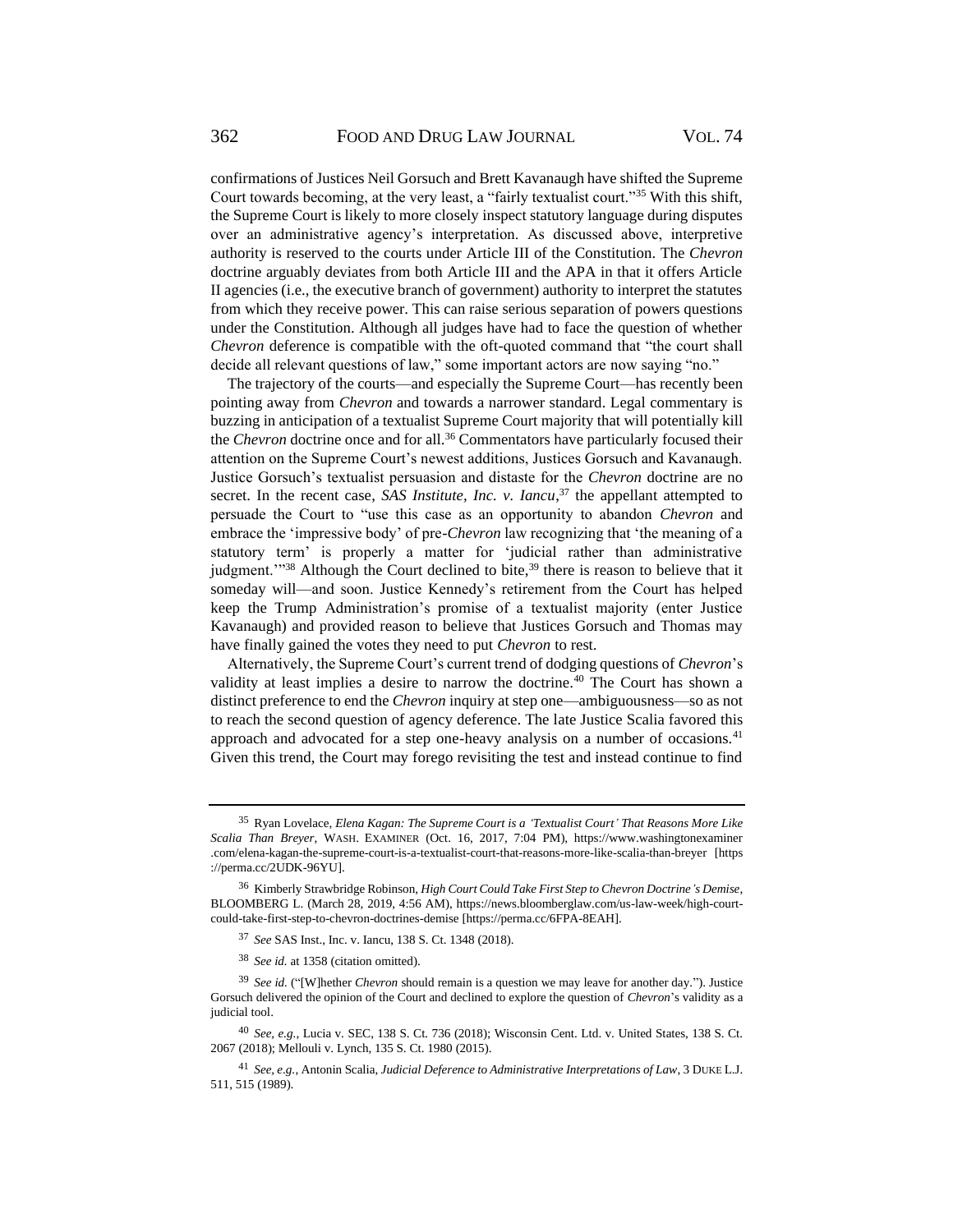in every case that "the statute is not ambiguous."<sup>42</sup> This remains to be seen. For now, the textualist-heavy court is making proponents of the *Chevron* doctrine—particularly lawyers at federal agencies—concerned about future legal challenges.

### *A. A Textualist* Chevron *Framework*

*Chevron* deference may not go down without a fight. Proponents of the doctrine argue that, given the policy-determinative nature of administrative decisions, agencies are better positioned as "experts" to say what the law is.<sup>43</sup> Others simply favor policy decisions by executive-accountable agencies rather than life-tenured judges, presuming that Congress intended for agencies to fill statutory gaps, not the courts.<sup>44</sup> Legal scholars like Richard J. Pierce, Jr., further argue that the goal of *Chevron* is to separate legal questions, which courts are good at resolving, from policy questions, which they are not.<sup>45</sup>

The late Justice Scalia was a proponent of the *Chevron* framework but employed a textualist approach to the doctrine. Justice Scalia's *Chevron* analysis attempted to decide most cases at step one, believing that most cases would never get to step two because, using the traditional tools of statutory construction, many of Congress's directives have only one possible meaning.<sup>46</sup> Justice Scalia argued that, if *Chevron* is to have any meaning, "congressional intent must be regarded as 'ambiguous' not just when no interpretation is even marginally better than any other, but rather when two or more reasonable, though not necessarily equally valid, interpretations exist."<sup>47</sup>

The Court attempted to further narrow the *Chevron* analysis in the early 2000s, implementing what some have called a "step zero" to assess whether Congress gave the agency the authority in this particular instance to make an interpretation that carries the force of law.<sup>48</sup> In an opinion by Justice David Souter, the Court held that "administrative implementation of a particular statutory provision qualifies for

<sup>47</sup> *Id.* at 520.

<sup>42</sup> *See, e.g.*, Barnhart v. Sigmon Coal Co., 534 U.S. 438 (2002).

<sup>43</sup> *Compare* Marbury v. Madison, 5 U.S. 137, 177 (1803) ("It is emphatically the province and duty of the judicial department to say what the law is."), *with* Chevron U.S.A. Inc. v. Nat. Res. Def. Council, Inc., 467 U.S. 837, 843–44 (1984).

<sup>44</sup> Cass R. Sunstein, *Chevron Step Zero*, 92 VA. L. REV. 187, 189 (2006) ("*Chevron* seemed to declare that in the face of ambiguity, it is emphatically the province and duty of the administrative department to say what the law is.").

<sup>45</sup> *See* Richard J. Pierce, Jr., *Chevron and Its Aftermath: Judicial Review of Agency Interpretations of Statutory Provisions*, 41 VAND. L. REV. 301, 306 (1988) ("In a high proportion of cases . . . an honest analysis of the language, the congressional goals, and the legislative history of the statute will not support a holding that Congress actually resolved the policy issue presented to the court . . . these courts are resolving a policy issue that Congress raised but declined to resolve.")*; see also* Lisa Schultz Bressman, *Chevron's Mistake*, 58 DUKE L.J. 549, 561 (2009) ("*Chevron* recognizes that Congress may intend for agencies rather than courts to fill gaps in regulatory statutes . . . Agencies possess more expertise than courts for handling regulatory schemes that are 'technical and complex' and for reconciling the 'competing interests' that regulatory decisions often involve. Agencies are also accountable to the people, not directly but through the president, and 'it is entirely appropriate for this political branch of Government to make such policy choices.'") (citation omitted).

<sup>46</sup> *See* Antonin Scalia, *Judicial Deference to Administrative Interpretations of Law*, 3 DUKE L.J. 511, 515 (1989) (*Chevron* does not implicate separation of powers issues because the "traditional tools of statutory construction" are performed rigorously and "include not merely text and legislative history but also, quite specifically, the consideration of policy consequences.").

<sup>48</sup> *See* United States v. Meade Corp., 533 U.S. 218, 221 (2001).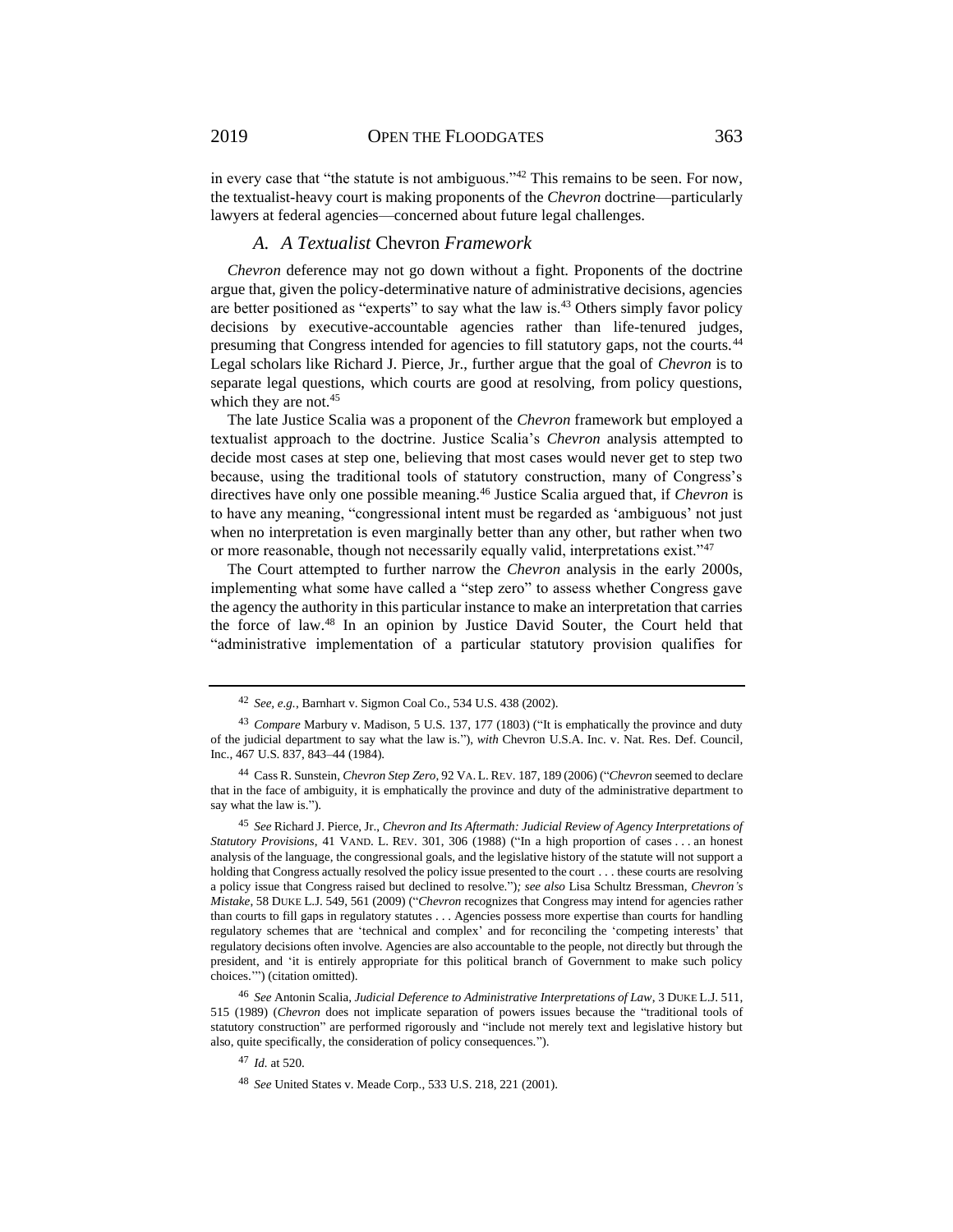*Chevron* deference when it appears that Congress delegated authority to the agency generally to make rules carrying the force of law and that the agency interpretation claiming deference was promulgated in the exercise of that authority."<sup>49</sup> If an agency failed at "step zero," the lower courts were instructed to use either *Skidmore* deference<sup>50</sup> or de novo review.<sup>51</sup> As will be discussed below, attempts to narrow the doctrine have since developed and are evidence of the Court's desire to take back some of its interpretative power.

### *B.* Chevron *According to Gorsuch: It Is the Exclusive Province of Article III Courts to "Emphatically Say What the Law Is"*

Justice Gorsuch's skepticism of the *Chevron* doctrine predates his time on the Supreme Court and can be examined through his opinion in *De Niz Robles v. Lynch*. 52 In a 2015 opinion delivered by then-Judge Gorsuch, the Tenth Circuit considered whether a court was required to defer to an agency's policy choice even when doing so meant that the court must overrule its own preexisting and governing statutory interpretation.<sup>53</sup> In light of *Chevron*, <sup>54</sup> Justice Gorsuch reluctantly answered: "These decisions mean that there are indeed some occasions when a federal bureaucracy can effectively overrule a judicial decision."<sup>55</sup> In what followed, however, Justice Gorsuch described the "second-order constitutional protections sounding in due process and equal protection, as embodied in our longstanding traditions and precedents addressing retroactivity in the law" that constrain the retroactive application of administrative decisions despite the *Chevron* directive.<sup>56</sup>

First, Justice Gorsuch distinguished judicial from legislative power, and the disparate sources of authority for each. Legislative power is derived from the people, and judicial power is derived from the Constitution, in isolation of "partisan influence and retribution."<sup>57</sup> The role of a legislator is instead to announce new rules of general applicability, effectively forbidding retroactive application, while the role of a judge is to apply preexisting rules of general applicability to individual circumstances, necessitating retroactive application.<sup>58</sup> When Congress seeks to delegate legislative policymaking authority to an agency, an agency effectively parrots the legislative persona, therefore precluding the use of retroactive decision-making.<sup>59</sup> According to

<sup>55</sup> *De Niz Robles*, 803 F.3d at 1167.

<sup>56</sup> *Id.* at 1171–72.

<sup>57</sup> *Id.* at 1171.

<sup>59</sup> *See id.*

<sup>49</sup> *Id.* at 226–27.

<sup>50</sup> When assessing how much deference to afford an agency under *Skidmore*, the court "look[s] to the degree of the agency's care, its consistency, formality, and relative expertness, and to the persuasiveness of the agency's position[.]" *Id.* at 24 (citing Skidmore v. Swift & Co., 323 U.S. 134 (1944)).

<sup>51</sup> *See* Flores-Molina v. Sessions, 850 F.3d 1150 (10th Cir. 2017) (applying de novo review when the agency's action is not persuasive and is not reviewed under *Skidmore* deference).

<sup>52</sup> De Niz Robles v. Lynch, 803 F.3d 1165, 1167 (10th Cir. 2015).

<sup>53</sup> *See Id.*

<sup>54</sup> *See* Nat'l Cable & Telecomms. Ass'n v. Brand X Internet Service, 545 U.S. 967, 969 (2005) ("The Commission's construction of § 153(46)'s 'telecommunications service' definition is a permissible reading of the Communications Act at both steps of *Chevron's* test.").

<sup>58</sup> *See id.* at 1172.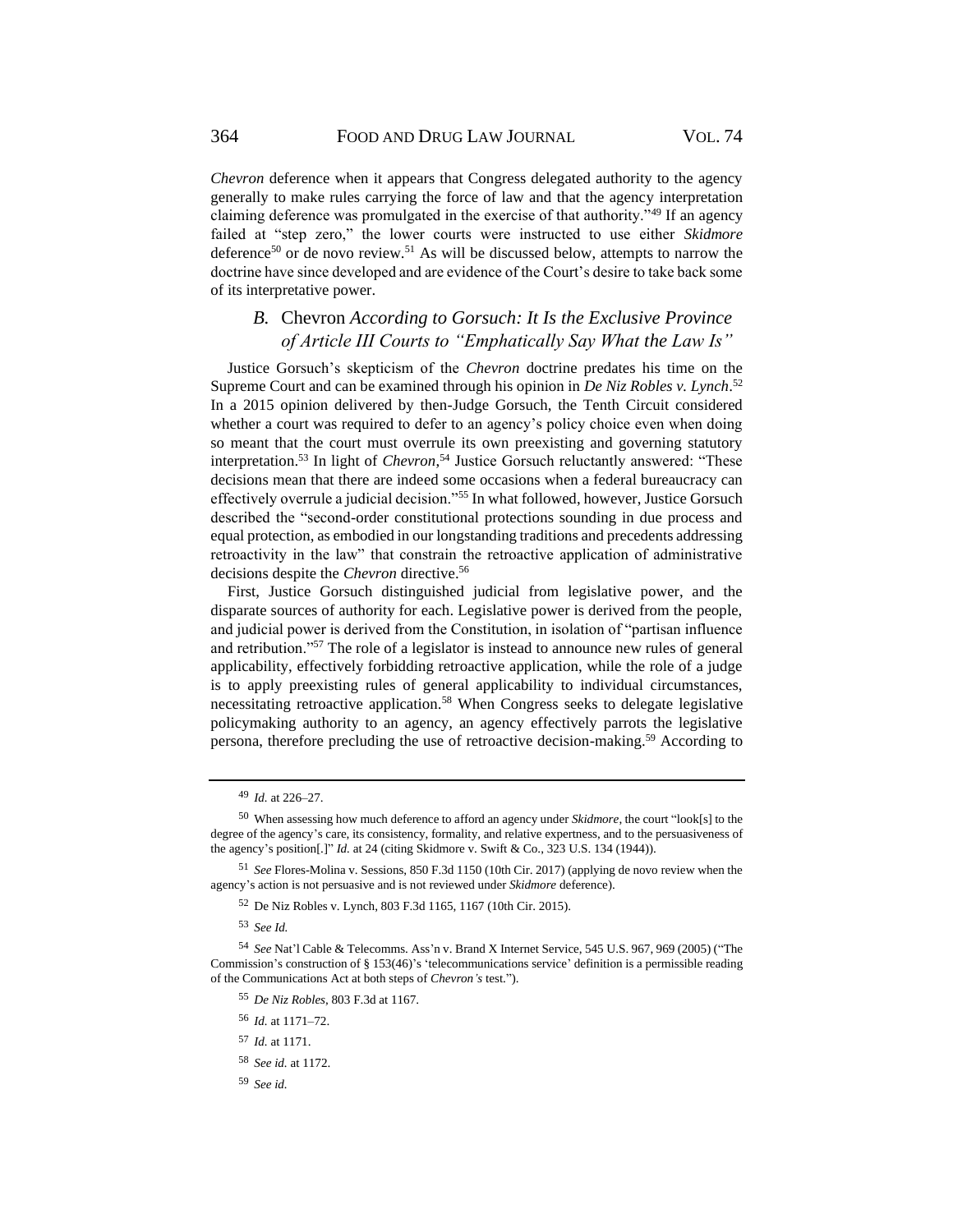Justice Gorsuch, "their rules too should be presumed prospective in operation unless Congress has clearly authorized retroactive application."<sup>60</sup>

Justice Gorsuch's opinion in *De Niz Robles* is rife with language suggesting that executive agencies' desire for power, and that their actions upset the carefully calibrated constitutional design without restriction or reservation. He writes that in a *Chevron* step two analysis, "it's easy to see the 'ill effect<sup>[s]</sup>' of retroactivity: upsetting settled expectations with a new rule of general applicability, penalizing persons for past conduct, doing so with a full view of the winners and losers—all with a decisionmaker driven by partisan politics."<sup>61</sup> According to Justice Gorsuch, there seems to be a corrupting influence when the executive agencies are free to use a legislative-like power retroactively and judges are unable to correct use of that power to ensure that it is free from partisan influence. The opinion describes agency deference as intrusive,  $62$  exploitative,  $63$  and constitutionally evasive.  $64$ 

Justice Gorsuch's opinion in *De Niz Robles* is not the only example of his distaste for *Chevron* deference. Perhaps the most scathing of his opinions is his concurrence in *Gutierrez-Brizuela v. Lynch*, <sup>65</sup> drafted as a supplement to his more neutral majority opinion. Drawing much attention, then-Judge Gorsuch's concurrence in *Gutierrez* addresses the "elephant in the room"<sup>66</sup> by condemning *Chevron* as "no less than a judge-made doctrine for the abdication of the judicial duty."<sup>67</sup> He opens his opinion by stating, as a matter of fact, that *Chevron* "permit[s] executive bureaucracies to swallow huge amounts of core judicial and legislative power and concentrate federal power in a way that seems more than a little difficult to square with the Constitution of the framers' design."<sup>68</sup> That design, he explains, was an intentional reservation of distinct, yet overlapping powers over three branches of government—a distinction enacted as "a vital guard against governmental encroachment on the people's liberties, including all those later enumerated in the Bill of Rights."<sup>69</sup> It is the job of the judiciary to "say what the law is"<sup>70</sup> and to insulate the adjudication of individual rights from "majoritarian politics" and "grave due process (fair notice) and equal protection

- <sup>66</sup> *Id.* at 1149.
- <sup>67</sup> *Id.* at 1151–52.
- <sup>68</sup> *Id.* at 1149.
- <sup>69</sup> *Id.*
- <sup>70</sup> Marbury v. Madison, 5 U.S. 137, 177 (1803).

<sup>60</sup> *Id.*

<sup>61</sup> *Id.* at 1176.

<sup>62</sup> *Id.* at 1171 ("Indeed, one might question whether *Chevron* step two muddles the separation of powers by delegating to the Executive the power to legislate generally applicable rules of private conduct.").

<sup>63</sup> *Id.* at 1177 ("By definition, the agency in the *Chevron* step two . . . scenario isn't seeking to enforce the law as it is but instead seeks to exploit a gap in the law to implement its own (current but revisable) vision of what the law should be.").

<sup>64</sup> *Id.* at 1173 ("Allowing agencies the benefit of retroactivity always and automatically whenever they choose adjudication over rulemaking would create a strange incentive for them to eschew the Court's stated preference for rulemaking . . . .").

<sup>65</sup> Gutierrez-Brizuela v. Lynch, 834 F.3d 1142 (10th Cir. 2016).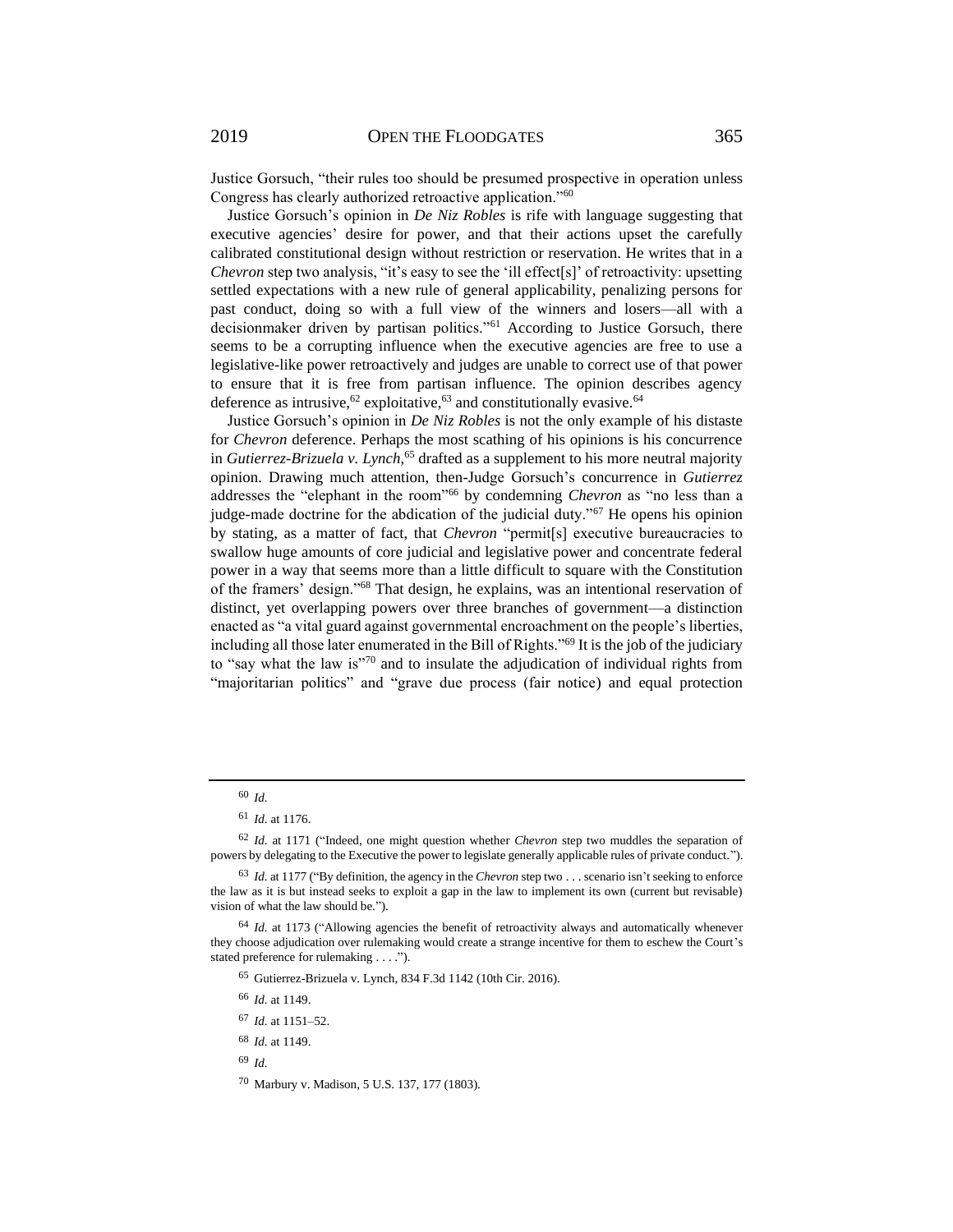problems."<sup>71</sup> According to Justice Gorsuch, disagreements with the interpretations of the court are properly remedied in the legislature, not the executive branch.<sup>72</sup>

The *Chevron* doctrine implies that silence or gaps in a statute point to Congress's intent to delegate "reasonable" legislative authority to the executive branch.<sup>73</sup> But, as then-Judge Gorsuch's concurrence in *Gutierrez* suggests, this authority is found nowhere in express directives from Congress.<sup>74</sup> To the contrary, Congress has explicitly reserved to the courts the duty to interpret statutory provisions and overturn agency actions inconsistent with those interpretations.<sup>75</sup> Even if Congress did expressly reserve such power to agencies, it's difficult to find any place in the Constitution where Congress is vested with the authority to delegate its legislative authority to executive agencies. In fact, in *Marshall Field & Co. v. Clark,* <sup>76</sup> the Supreme Court expressly stated that "[C]ongress cannot delegate legislative power to the president" and that this "principle [is] universally recognized as vital to the integrity and maintenance of the system of government ordained by the constitution."<sup>77</sup> Nonetheless, *Chevron*'s purpose and effect do exactly that—"delegate legislative authority to the executive branch."<sup>78</sup> Although not the "very definition of tyranny," *Chevron* deference "certainly seems to have added prodigious new powers to an already titanic administrative state—and spawned along the way more than a few due process and equal protection problems of the sort documented in the court's [*Gutierrez*] opinion today and in *De Niz Robles*."<sup>79</sup>

Then-Judge Gorsuch concluded his *Gutierrez* concurrence by imagining a world without *Chevron*.<sup>80</sup> This world, he states, would not look much different than it does today.<sup>81</sup> Congress would continue to pass regulatory statutes, and agencies would continue to enforce them. Although courts would maintain discretion to "consult" agency interpretations regarding these statutes, courts would exercise their constitutionally-ordained power to independently "say what the law is." Judge Gorsuch wrote:

Of course, courts could and would consult agency views and apply the agency's interpretation when it accords with the best reading of a statute. But de novo judicial review of the law's meaning would limit the ability of an agency to alter and amend existing law. It would avoid the due

<sup>71</sup> *Gutierrez-Brizuela*, 834 F.3d at 1152 ("Transferring the job of saying what the law is from the judiciary to the executive unsurprisingly invites the very sort of due process (fair notice) and equal protection concerns the framers knew would arise if the political branches intruded on judicial functions.").

<sup>72</sup> *See id.* at 1151 ("When the political branches disagree with a judicial interpretation of existing law, the Constitution prescribes the appropriate remedial process. It's called legislation.").

<sup>73</sup> *See* Chevron U.S.A. Inc. v. Nat. Res. Def. Council, Inc., 467 U.S. 837, 843-44 (1984).

<sup>74</sup> *Gutierrez-Brizuela*, 834 F.3d at 1153. ("[W]here exactly has Congress expressed this intent? Trying to infer the intentions of an institution composed of 535 members is a notoriously doubtful business under the best of circumstances. And these are not exactly the best of circumstances.").

<sup>75</sup> *See* 5 U.S.C. § 706.

<sup>76</sup> Marshall Field & Co. v. Clark, 143 U.S. 649 (1892).

<sup>77</sup> *See Gutierrez-Brizuela*, 834 F.3d at 1143–53 (quoting *Marshall Field*, 143 U.S. at 692).

<sup>78</sup> *Id.*

<sup>79</sup> *See id.* at 1155.

<sup>80</sup> *See infra* Part III.

<sup>81</sup> *See Gutierrez-Brizuela,* 834 F.3d at 1158.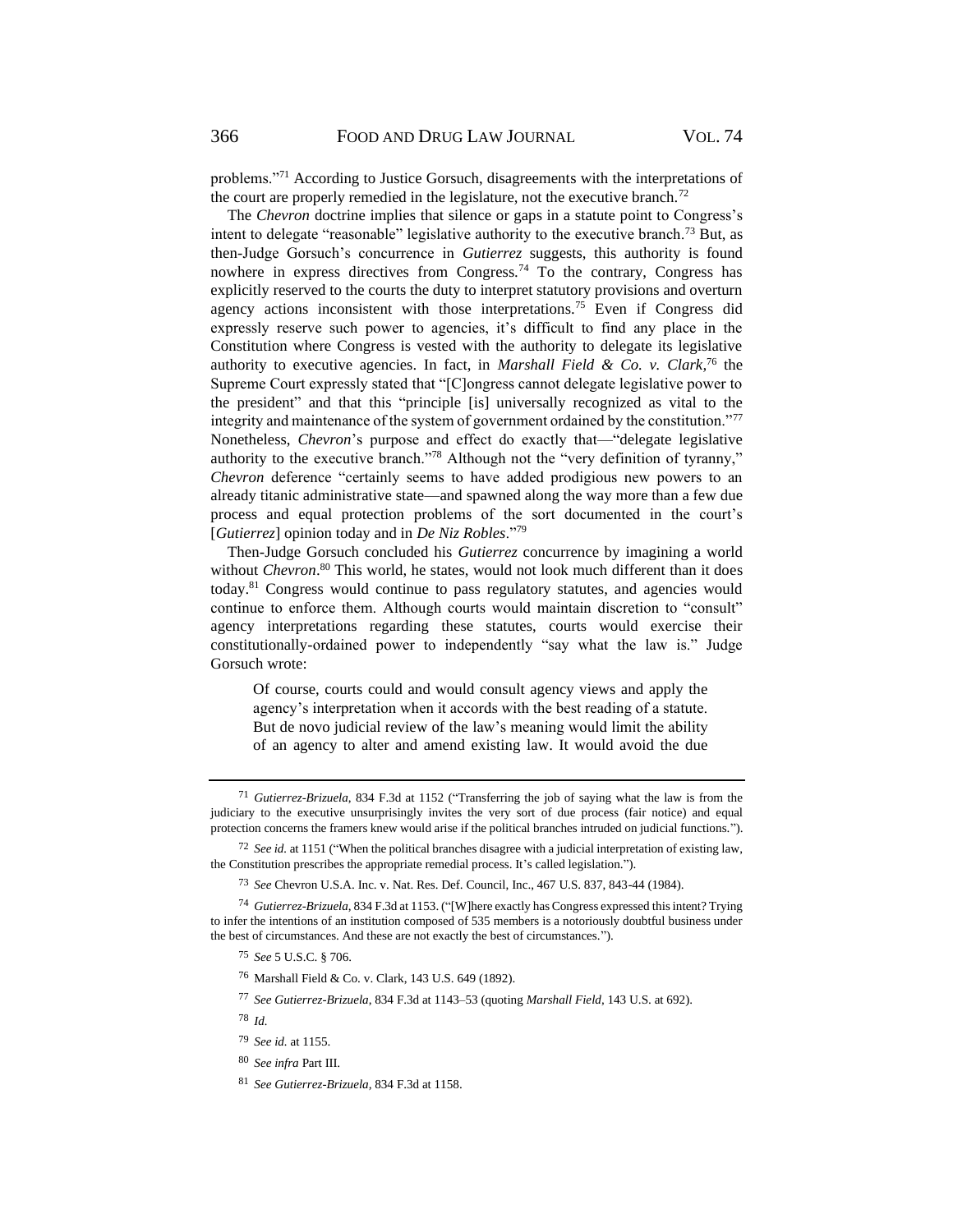process and equal protection problems of the kind documented in our decisions. It would promote reliance interests by allowing citizens to organize their affairs with some assurance that the rug will not be pulled from under them tomorrow, the next day, or after the next election. And an agency's recourse for a judicial declaration of the law's meaning that it dislikes would be precisely the recourse the Constitution prescribes an appeal to higher judicial authority or a new law enacted consistent with bicameralism and presentment. We managed to live with the administrative state before *Chevron*. We could do it again. Put simply, it seems to me that in a world without *Chevron* very little would change except perhaps the most important things.<sup>82</sup>

In a final blow to *Chevron*, he wrote that the *Chevron* doctrine is deserving of less precedential consideration than Supreme Court opinions are otherwise afforded because it is a procedural rule that proves problematic in its administration.<sup>83</sup>

The *De Niz Robles* majority and *Gutierrez* concurrence are only two instances in which Justice Gorsuch criticized the *Chevron* doctrine as a procedural rule. In his short tenure on the Supreme Court, Justice Gorsuch has already drafted several opinions suggesting that his skepticism about the doctrine has not faded.<sup>84</sup> During the October 2017 term, in *Wisconsin Central Ltd. v. United States*, <sup>85</sup> Justice Gorsuch authored the majority opinion, finding that the Railroad Retirement Tax Act was not ambiguous with regard to whether employee stock options were taxable "compensation" for "services rendered."<sup>86</sup> To find as much, Justice Gorsuch looked outside the statutory text, using "all the textual and structural clues before [the Court]" to find that it was "clear enough that the term 'money' excludes 'stock,'" leaving no ambiguity for the agency to fill.<sup>87</sup> Some commentators are referring to this assessment as a "muscular *Chevron* step one inquiry," alluding unmistakably to Justice Scalia's approach of rarely finding regulatory statutes ambiguous, relegating the question of whether the agency's interpretation is reasonable and should be given deference.<sup>88</sup> The same commentators suggest that lower courts may interpret Justice Gorsuch's "clear enough" ruling as a more searching inquiry than "clear" or "unambiguous," effectively limiting the scope of *Chevron* deference rather than eviscerating it altogether.

### *C. The Gorsuch Contingency*

Of course, one justice is not enough to eliminate *Chevron*, but several sitting justices have opined on the *Chevron* issue, suggesting that Justice Gorsuch may have the contingency he needs to at least narrow the procedural standard in the near future. Perhaps most notable is Justice Thomas, who shares Justice Gorsuch's preference for

<sup>87</sup> *Id.* at 2074.

<sup>82</sup> *Id.* at 1158.

<sup>83</sup> *See id*. at 1157–58.

<sup>&</sup>lt;sup>84</sup> These opinions, however, are certainly less scathing than his previous Tenth Circuit reviews.

<sup>85</sup> *See* Wisconsin Central Ltd. v. United States, 138 S. Ct. 2067 (2018).

<sup>86</sup> *Id.*

<sup>88</sup> *See* Chris Walker, *Gorsuch's "Clear Enough" & Kennedy's Anti-"Reflexive Deference": Two Potential Limits on Chevron Deference*, 36 YALE J. ON REG.: NOTICE & COMMENT (June 22, 2018), http://yalejreg.com/nc/gorsuchs-clear-enough-kennedys-anti-reflexive-deference-two-potential-limits-on-*Chevron*-deference [https://perma.cc/AYT6-U24F].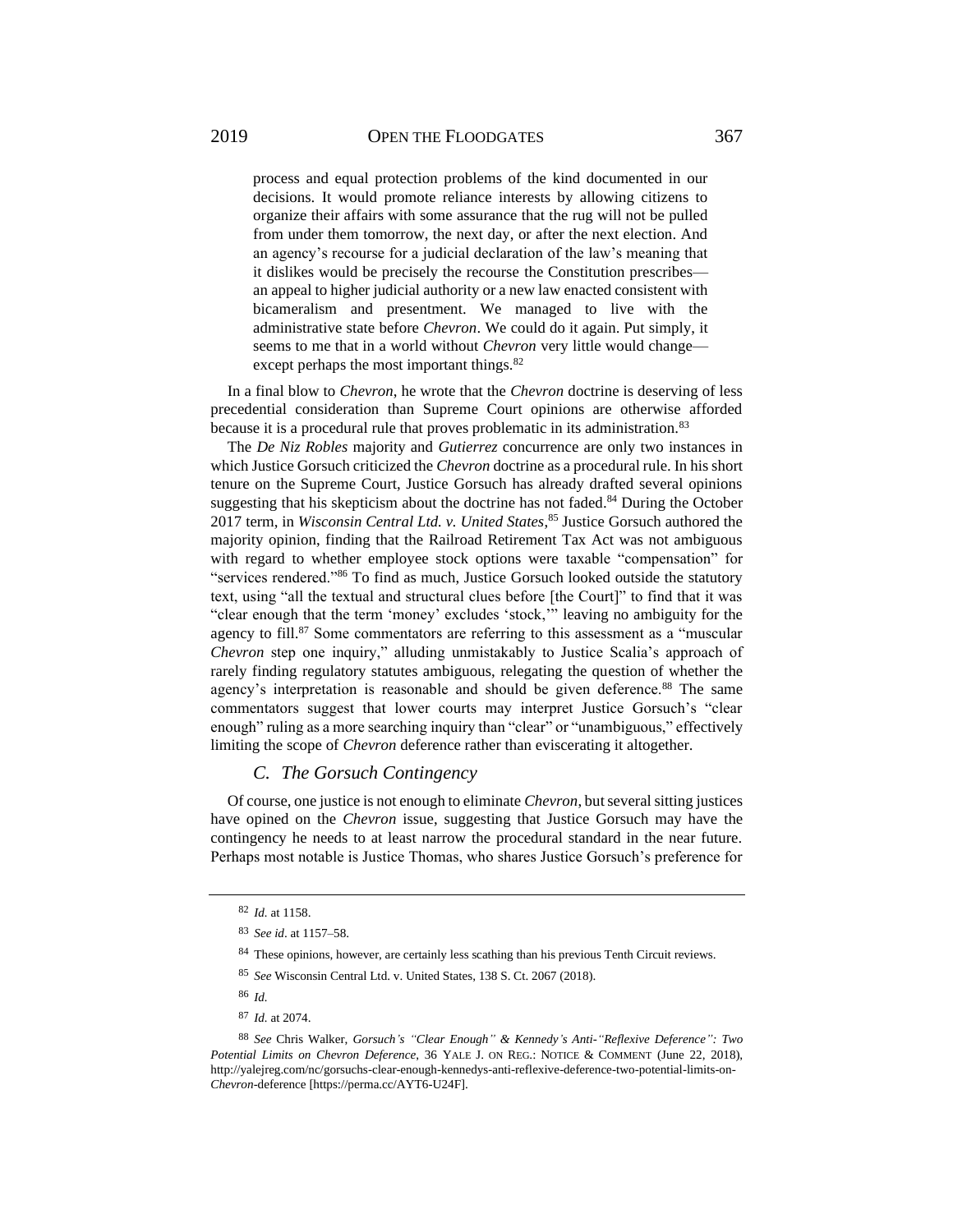eliminating the standard. In his dissent in *Michigan v. EPA*, <sup>89</sup> Justice Thomas remarked that *Chevron* deference "wrests from the Courts the ultimate interpretative authority to 'say what the law is,' and hands it over to the Executive."<sup>90</sup> Echoing then-Judge Gorsuch's *Gutierrez* concurrence, Justice Thomas stated that "[s]uch a transfer is in tension with Article III's Vesting Clause, which vests the judicial power exclusively in Article III courts, not administrative agencies."<sup>91</sup>

Also notable is Chief Justice John Roberts's opinion of *Chevron* deference as embodied in his *City of Arlington v. FCC* dissent.<sup>92</sup> There, Chief Justice Roberts proposed that, even where general rulemaking authority is clear, every agency rule must be subject to a de novo judicial determination of whether the particular issue was committed to agency discretion.<sup>93</sup> Chief Justice Roberts remarked that the analysis known as *Chevron* "step zero" was a high standard.

Perhaps most telling, however, is Chief Justice Roberts's opinion in *King v.*  Burwell,<sup>94</sup> the statutory challenge to the Affordable Care Act (ACA), which applied an exception to *Chevron* deference known as the "major questions" doctrine. The major questions doctrine provides that a court should not consider "statutory opacity" as a delegation of authority by Congress when the interpretation implicates a major question of social, economic, or political policy.<sup>95</sup>

At issue in *King* was whether the ACA permitted subsidies for federal health insurance exchanges despite explicitly indicating that the subsidies were for exchanges "established by the State."<sup>96</sup> The Court determined that although the ACA defined "State" to include all fifty states and the District of Columbia, the term was ambiguous and might be applied to federal exchanges when read in context of the ACA's other provisions.<sup>97</sup> Despite finding the term ambiguous, the Court refused to apply *Chevron* deference because the statutory provision implicated "a question of deep 'economic and political significance' that is central to this statutory scheme" and "[i]t is especially unlikely that Congress would have delegated this decision to the IRS, which has no expertise in crafting health insurance policy of this sort."<sup>98</sup>

Further criticism of the *Chevron* doctrine has been made by Justice Brett Kavanaugh, the most recent addition to the Supreme Court. In Justice Kavanaugh's view, "the doctrine is so indeterminate—and thus can be antithetical to the neutral, impartial rule of law[]"<sup>99</sup> and is "a judicially orchestrated shift of power from Congress

<sup>95</sup> Jeffrey Pojanowski, *Cabining the Chevron Doctrine the Kavanaugh Way*, LAW & LIBERTY (June 12, 2017), https://www.lawliberty.org/2017/06/12/cabining-the-chevron-doctrine-the-kavanaugh-way [https://perma.cc/V2PA-EKXR].

<sup>89</sup> Michigan v. E.P.A.*,* 135 S. Ct. 2699, 2713 (2015) (Thomas, J., concurring).

<sup>90</sup> *Id.* at 2712 (citation omitted).

<sup>91</sup> *Id.*

<sup>92</sup> City of Arlington v. FCC*,* 569 U.S. 290, 312 (2013) (Roberts, C.J., dissenting).

<sup>93</sup> *Id.*

<sup>94</sup> King v. Burwell, 135 S. Ct. 2480 (2015).

<sup>96</sup> *King*, 135 S. Ct. at 2490.

<sup>97</sup> *Id.* at 2497.

<sup>98</sup> *Id.* at 2489.

<sup>99</sup> Brett M. Kavanaugh, *Fixing Statutory Interpretation*, 129 HARV. L. REV. 2118, 2154 (2016).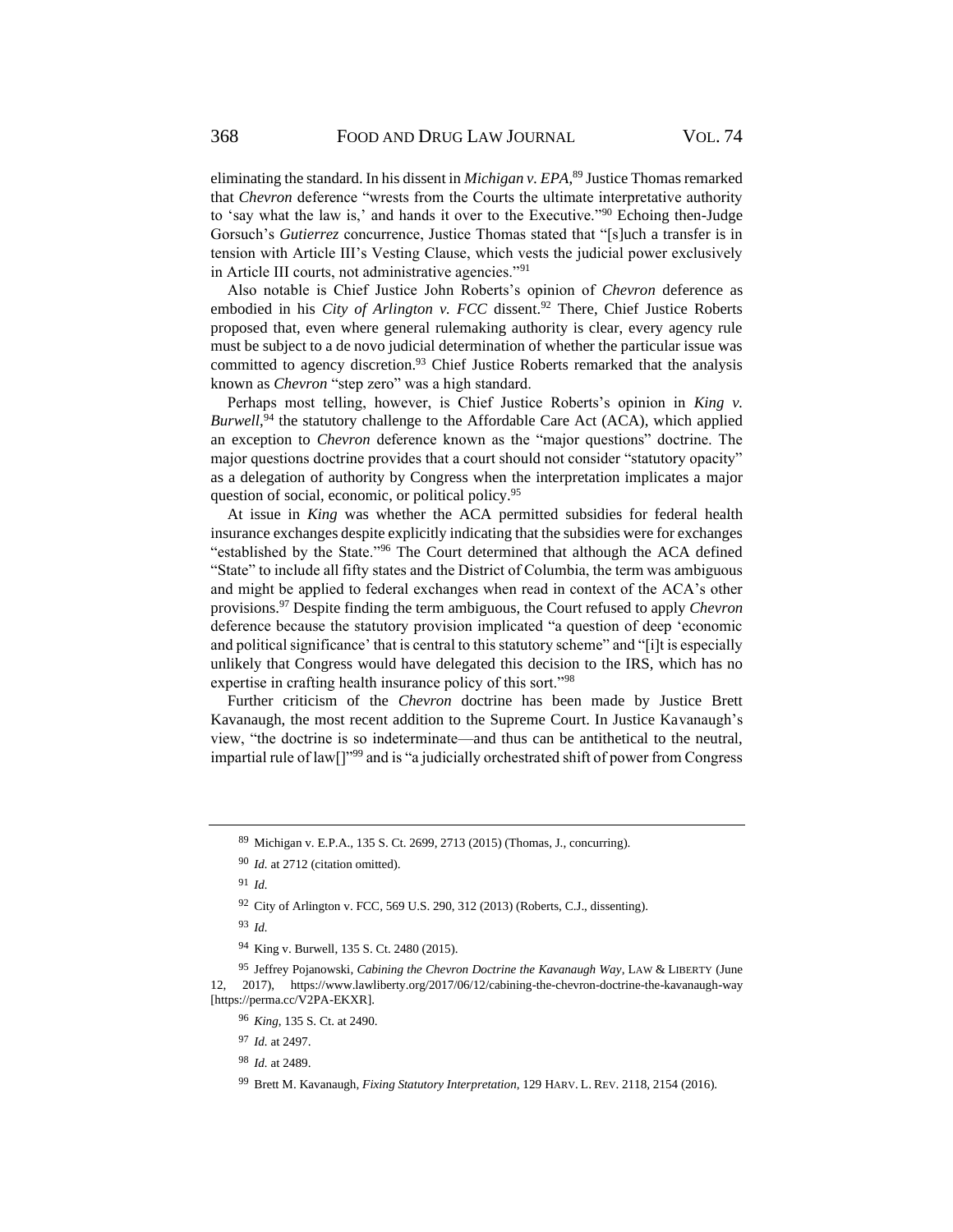to the Executive Branch."<sup>100</sup> He took a harsher tone during a keynote address at Notre Dame Law School in 2017, stating that "the *Chevron* doctrine encourages agency aggressiveness on a large scale[,]" and that "[t]he result is that the agency wins" even if the judges disagree with the agency.<sup>101</sup>

According to Justice Kavanaugh, the root of the problem is the ambiguity prong of the *Chevron* test<sup>102</sup>:

The legality of a major agency rule may . . . turn not on whether the judges think the agency's interpretation of the statute is the best interpretation, but rather on whether the statute is ambiguous. That is true even though there is no real objective guide for determining whether a statute is ambiguous. $103$ 

Justice Kavanaugh asserted that the solution is for courts to "simply determine the best reading of the statute[,]" without "defer[ing] to the agency interpretations."<sup>104</sup>

Perhaps pulling away from a call for *Chevron*'s demise, then-Judge Kavanaugh advocated for the major questions doctrine in his dissent in *United States Telecom Association v. FCC*. <sup>105</sup> *United States Telecom* involved the Federal Communications Commission's (FCC) interpretation of the Telecommunications Act to subject internet providers to net-neutrality regulations.<sup>106</sup> FCC argued for, and the D.C. Circuit applied, *Chevron* deference in upholding the agency's action to implement and enforce the net-neutrality rule.<sup>107</sup> The majority held that the Telecommunications Act was ambiguous but that FCC was empowered to resolve the ambiguity.<sup>108</sup> In his dissent, Justice Kavanaugh asserted that *Chevron* applies to "ordinary agency rules," not "major agency rules of great economic and political significance."<sup>109</sup> Having determined that net-neutrality was "one of the most consequential regulations ever issued by any executive agency in the history of the United States[,] $"^{110}$  the rule should be deemed unlawful absent clear authority from Congress.<sup>111</sup>

Despite his criticisms, however, Justice Kavanaugh has acknowledged the merits behind the *Chevron* doctrine and has defended it when there is clear congressional delegation.<sup>112</sup> For example, Justice Kavanaugh wrote that "Congress might assign an agency to issue rules to prevent companies from dumping 'unreasonable' levels of

<sup>102</sup>*Id.* at 1912.

<sup>103</sup>*Id.* at 1911–12.

<sup>104</sup>*Id.* at 1912.

<sup>105</sup>United States Telecom Ass'n v. FCC, 855 F.3d 381 (D.C. Cir. 2017).

<sup>111</sup>*Id.* at 418.

<sup>112</sup>*See* Andrea Driggs & Christopher Thomas, *Kavanaugh's Chevron Skepticism May Impact Enviro Regs*, LAW360 (Sep. 10, 2018), https://www.law360.com/articles/1080830/kavanaugh-s-chevron-skep ticism-may-impact-enviro-regs [https://perma.cc/2B3R-G2QL].

<sup>100</sup>*Id.* at 2150.

<sup>101</sup>Brett M. Kavanaugh, *Keynote Address: Two Challenges for the Judge as Umpire: Statutory Ambiguity and Constitutional Exceptions*, 92 NOTRE DAME L. REV. 1907, 1911 (2017).

<sup>106</sup>*Id.* at 382.

<sup>107</sup>*Id.* at 386.

<sup>108</sup>*Id.* at 387.

<sup>109</sup>*Id.* at 419.

<sup>110</sup>*Id.* at 417.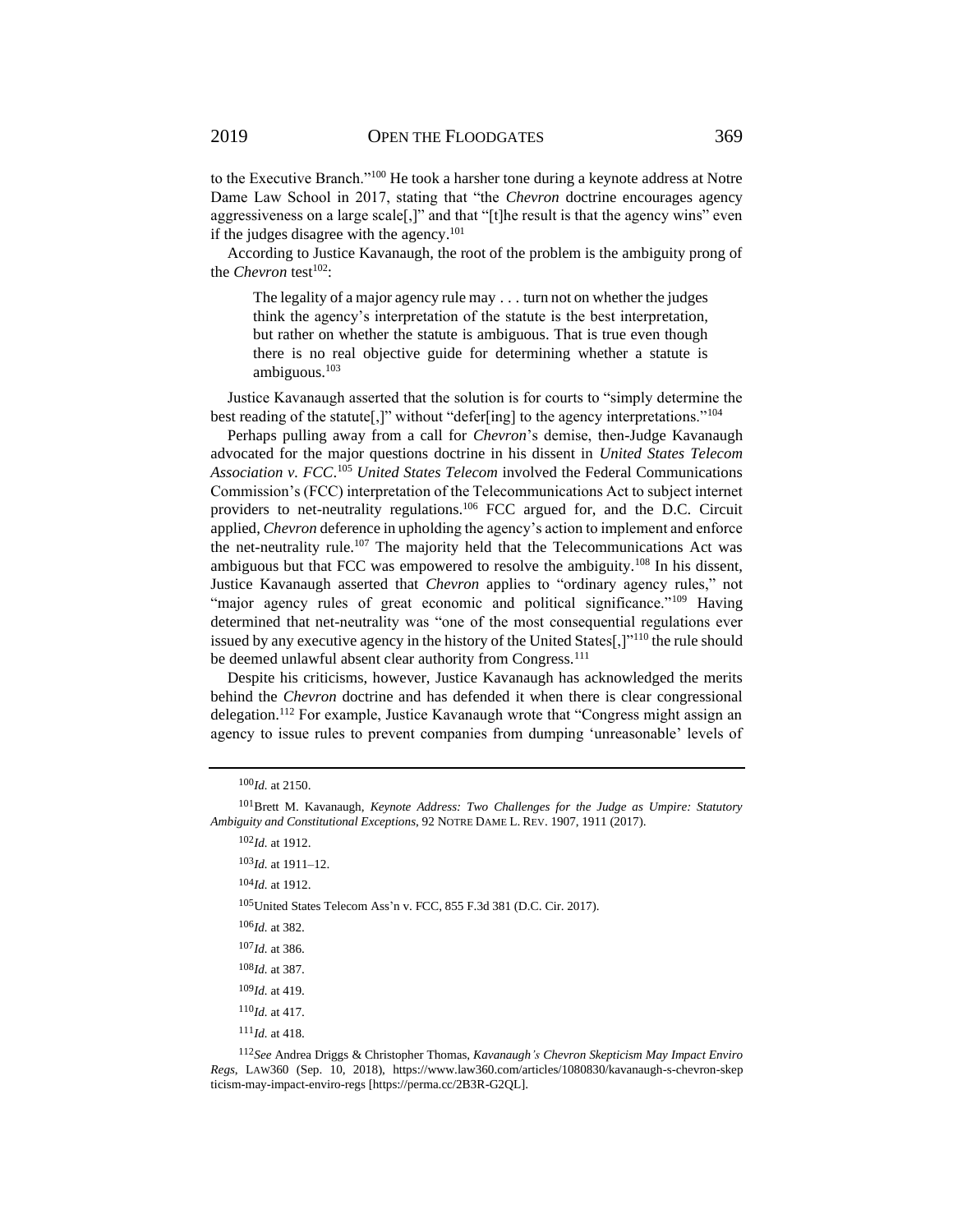370 FOOD AND DRUG LAW JOURNAL VOL. 74

certain pollutants. In such a case, what rises to the level of 'unreasonable' is a policy decision. So courts should be leery of second-guessing that decision."<sup>113</sup> He offered a similar opinion in a keynote address discussing "unreasonable rates" charged by utilities.<sup>114</sup> Although Justice Kavanaugh's writings suggest that he has some conflicting views on *Chevron* deference, this history suggests that he is in favor of at least substantially narrowing *Chevron*'s application—perhaps only to determine what "unreasonable" means—as opposed to eliminating the doctrine entirely.

### **III.** *CHEVRON* **OVERTURNED: A LEVEL PLAYING FIELD**

Many companies currently see courts' reliance on *Chevron* as an insurmountable hurdle and choose not to sue FDA even when they have legitimate legal arguments.<sup>115</sup> If the newly-constituted Supreme Court overrules or curtails *Chevron* deference, however, it will open up the floodgates to lawsuits and unleash a new wave of litigation against FDA on a host of issues. Part III addresses how the courts may act in the absence of *Chevron* deference. This Part also describes notable cases applying *Chevron* and hypothesizes about possible alternate outcomes had they been decided in a regime devoid of *Chevron* deference.

### *A. Fewer FDA Wins Under* Skidmore

In the absence of *Chevron* deference, courts might turn to *Skidmore* for guidance when analyzing FDA decisions.<sup>116</sup> Under *Skidmore*, a court "look[s] to the degree of the agency's care, its consistency, formality, and relative expertness, and to the persuasiveness of the agency's position" in assessing the degree of deference to apply to the agency's decision.<sup>117</sup> Parties seeking to reverse an agency's decisions have fared somewhat better under *Skidmore* than they have under *Chevron*. Courts have upheld agency decisions in fifty-five percent to seventy-one percent of cases under *Skidmore*, whereas courts have upheld agency decisions in sixty-four percent to eighty-one percent of cases under *Chevron*. <sup>118</sup> Disputed FDA decisions have rarely been subject to *Skidmore* deference because *Chevron* has almost always been applied. Courts have almost always found that Congress "intended to confer [] authority on the agency to issue interpretations having force-of-law effect."<sup>119</sup>

<sup>113</sup>Brett M. Kavanaugh, *Fixing Statutory Interpretation*, 129 HARV. L. REV. 2118, 2154 (2016).

<sup>114</sup>Kavanaugh, *supra* note 101, at 1912.

<sup>115</sup>*See* Jeff Overley, *Wave of FDA Suits Awaits if Kavanaugh Helps Trim Chevron*, LAW360 (July 10, 2018), https://www.law360.com/articles/1061797/wave-of-fda-suits-awaits-if-kavanaugh-helps-trim-chev ron [https://perma.cc/KKZ3-VN8V].

<sup>116</sup>There has been some suggestion that *Chevron* obliterated *Skidmore* deference, but at least some circuit courts still address the doctrine. *See* Flores-Molina v. Sessions, 850 F.3d 1150 (10th Cir. 2017).

<sup>117</sup>United States v. Mead Corp., 533 U.S. 218 (2001) (citing Skidmore v. Swift & Co., 323 U.S. 134 (1944)).

<sup>118</sup>Richard J. Pierce, Jr., *What do the Studies of Judicial Review of Agency Actions Mean?*, 63 ADMIN. L. REV. 77, 84 (2011) (fifty-five percent to seventy-one percent under *Skidmore* between 1965 and 2005 and sixty-four percent to eighty-one percent under *Chevron* between 1985 and 2006). *See supra* Sectio[n 0.](#page-2-0)

<sup>119</sup>Mitchell M. Gans, Damien Rios & Jonathan G. Blattmachr, *Deference: When the Court Must Yield to the Government's Interpretation*, CIRCULAR 230 DESKBOOK 1–12 (Practising Law Inst. ed., 2006), www.thecre.com/oira/wp-content/uploads/2015/03/ABA-Deference.pdf [https://perma.cc/DM6J-MYZZ]*.*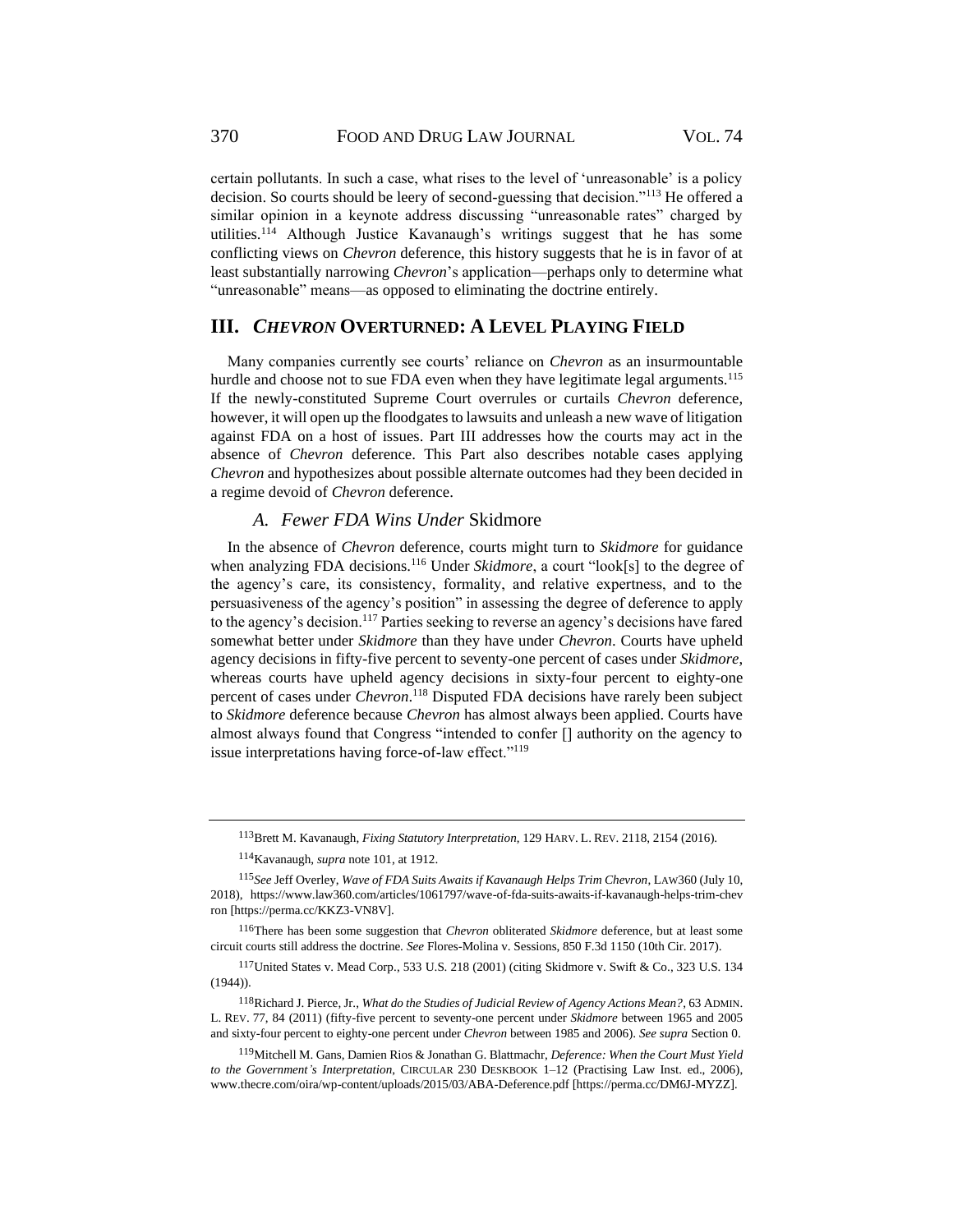2019 OPEN THE FLOODGATES 371

At times, however, courts have found that an agency is not entitled to any deference. For example, in *PhotoCure ASA v. Dudas*,<sup>120</sup> the court declined to apply *any* deference when the U.S. Patent and Trademark Office (PTO) "applied the active moiety

approach [as discussed more fully below] at the formal agency adjudication stage of th[e] case," even though the Manual of Patent Examining Procedures instructed the use of the active ingredient approach.<sup>121</sup> The court cited the PTO's inconsistent and careless analysis in declining to give the PTO's interpretation any deference: "[a]ny amount of deference earned as a result of [understanding the chemistry of drug products], however, would be insufficient to convince the Court to follow the [PTO] in adopting an inconsistent and unreasonable statutory construction contrary to plain meaning."<sup>122</sup>

Although FDA would likely be seen as persuasive, particularly on scientific matters,<sup>123</sup> *Skidmore* deference might provide a platform from which FDA-regulated industries can more effectively attack any arbitrary or contradictory decisions by FDA. If a developer can demonstrate that FDA's decision deviated from prior practices, FDA's persuasiveness would likely be diminished. This might lead the court to apply a less deferential standard—that is, if the court were to apply any deferential standard at all.

### *B. Battles With FDA Post-*Chevron

In a world without deference, regulated companies might have greater success when challenging FDA decisions in court. This Section looks to some of the issues addressed in Part I and hypothesizes outcomes for select cases in the absence of *Chevron* deference. Many of these cases would have had vastly different outcomes, potentially leading to significant changes in the way that FDA-regulated companies behave.

For example, for some time, new chemical entities (NCE) have been desirable targets for drug developers. Under the Hatch-Waxman Act, FDA grants five years of market exclusivity for a drug that is considered a new chemical entity.<sup>124</sup> What distinguishes an NCE from a "previously approved active ingredient," however, has been the subject of much debate even long after FDA's win in *Actavis Elizabeth v. FDA*. <sup>125</sup> Pediatric exclusivity is another way that drug developers can seek to maintain control of the market and maximize the return on research and development expenses. By conducting pediatric studies, drugs can earn additional exclusivity to extend other marketing exclusivity and the term of certain patents.<sup>126</sup> In reviewing all of these

<sup>120</sup>PhotoCure ASA v. Dudas, 622 F. Supp. 2d 338 (E.D. Va. 2009).

<sup>121</sup>*Id.* In *PhotoCure*, plaintiff applied to the PTO for a patent term extension, which the agency denied because, applying the active moiety approach, it ruled that the plaintiff's methyl ester aminolevulinic HCL (MAL HCL) product was the same product as an already commercially available aminolevulinic acid HCL (ALA HCL) because of its shared aminolevulinic molecule. *Id* at 342.

<sup>122</sup>*Id.* at 350.

<sup>123</sup>*See, e.g.*, Schering Corp. v. FDA, 51 F.3d 390, 399 (3d Cir. 1995) ("[FDA's] judgments as to what is required to ascertain the safety and efficacy of drugs fall squarely within the ambit of FDA's expertise."); Serono Labs., Inc. v. Shalala, 158 F.3d 1313, 1325 (D.C. Cir. 1998) (Courts are "bound to show deference to the agency's fact-finding in this area of its technical expertise.").

<sup>124</sup>*See* 21 U.S.C. § 355(c)(3)(E)(ii) (2006).

<sup>125</sup>Actavis Elizabeth LLC v. FDA (*Actavis I*), 689 F. Supp. 2d 174, 178–79 (D.D.C. 2010); Actavis Elizabeth LLC v. FDA (*Actavis II*), 625 F.3d 760, 762 (D.C. Cir. 2010).

<sup>126</sup>*See* 21 U.S.C. § 355a(b)(1)(A) (2006).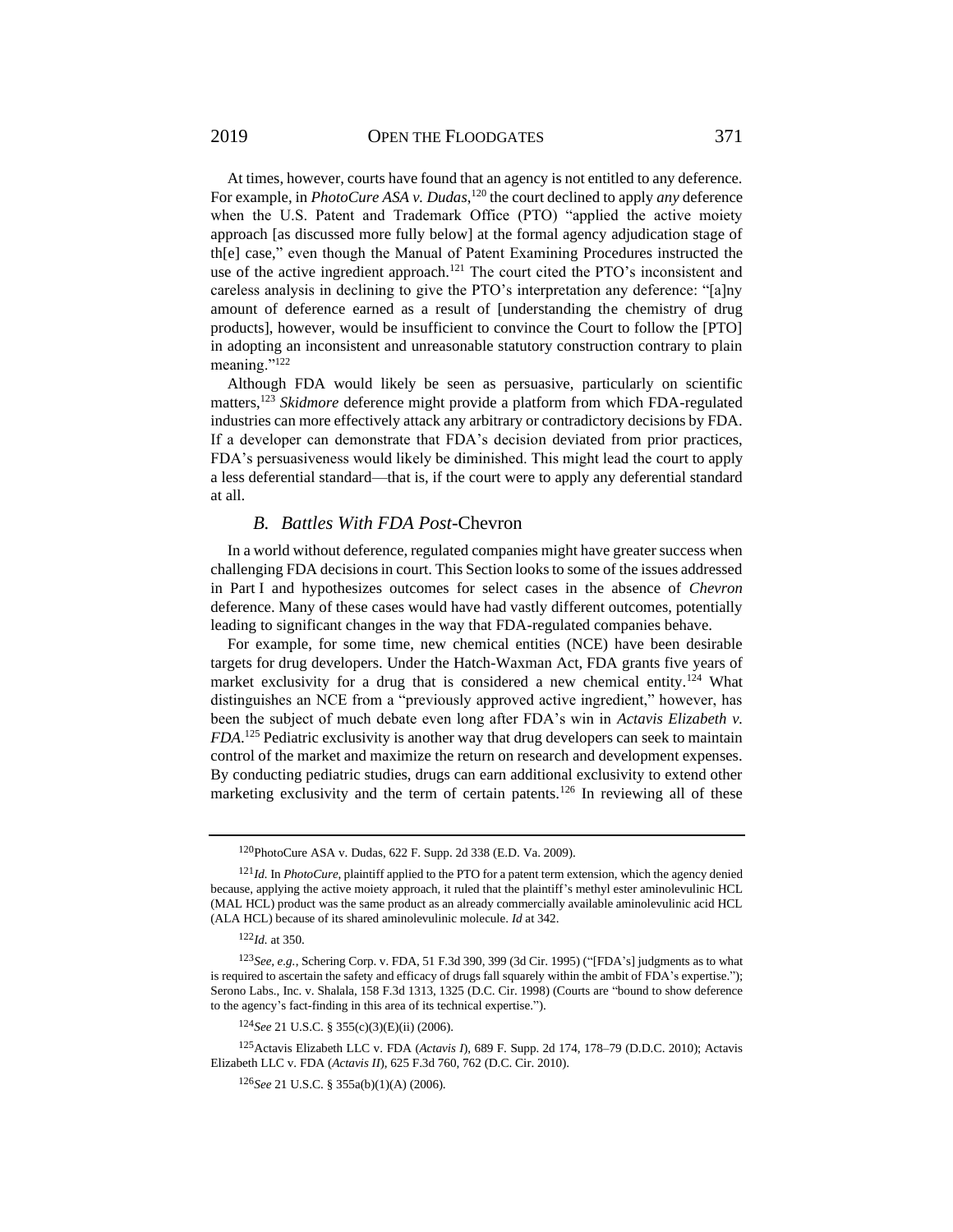issues, the courts have given significant deference to FDA, but that could change if *Chevron* deference is abolished.

The present makeup of the Supreme Court suggests that alternative outcomes might not remain confined to the theoretical musings of academics or counsel.<sup>127</sup> The degree to which there might be changes will likely "depend[] on whether a policy is based primarily on statutory interpretation or on evidence and reasoning."<sup>128</sup> An agency's statutory interpretation is more likely than an agency's fact-finding to be subject to changes in the absence of *Chevron* deference. Using the following cases as examples, it becomes evident that strategy changes will be required by challengers to successfully advance positions if and when *Chevron* deference is minimized or erased.

### *i. Drawing Arbitrary Lines for New Chemical Entities*

Market exclusivity is highly coveted and can result in hundreds of millions of dollars in profits every year during which a drug is marketed.<sup>129</sup> The difference between receiving three years of exclusivity and five years of exclusivity can amount to the potential gain or effective loss of hundreds of millions of dollars. It is unsurprising that drug developers frequently dispute the duration of exclusivity granted by FDA, and these disputes largely focus on the definitions of "active ingredient" and "active moiety." "[A] drug, which includes an active ingredient (including any ester or salt of the active ingredient) that has been approved in another application" is entitled to only three years of exclusivity,<sup>130</sup> whereas a drug that does not include a previously approved active ingredient (i.e., an NCE) is entitled to five years<sup>131</sup> of exclusivity.<sup>132</sup>

FDA has interpreted the term "active ingredient" to mean "active moiety." "The regulatory history makes clear that the [FDA] adopted the 'active moiety' approach to address . . . the availability of exclusivity for multiple closely related forms of the same basic molecule."<sup>133</sup> Instead of looking at the drug or active ingredient as a whole, FDA focuses on the molecule and considers only the active moiety.

FDA "identif[ied] structural modifications to previously approved molecules that [were] likely to change the activity of the drug and represent a significant innovation,

 $127$ The Separation of Powers Restoration Act of 2017, which was referred to the Subcommittee on Regulatory Reform, Commercial and Antitrust Law, could also radically change how agency actions are disputed. H.R. 76, 115th Cong. (2017). This Act would subject all agency actions and interpretations of constitutional and statutory provisions to de novo review.

<sup>128</sup>Phillip Dane Warren, *The Impact of Weakening Chevron Deference on Environmental Deregulation*, 118 COLUM. L. REV. ONLINE 62, 72 (2018).

<sup>129</sup>For example, Gilead Sciences' Sovaldi sold \$139.4 million in the first month it was approved. *See* Gilead Sciences, Inc., 2013 Form 10-k Annual Report (filed Feb. 25, 2014), http://investors.gilead.com/ static-files/f2c2758c-31b2-4964-8e3c-54e987ba4df1 [https://perma.cc/6QNC-VFVQ].

<sup>130</sup>21 U.S.C. § 355(j)(5)(F)(iii) (2012).

<sup>&</sup>lt;sup>131</sup>Of course, NCE exclusivity has the practical effect of expanding market exclusivity well beyond the five-year period because it is a prohibition on the filing of an abbreviated new drug application (ANDA) at least for four years (the so-called "NCE-1" date applicable to ANDAs filed with patent challenges). *See*  21 CFR § 314.108(b)(2). As a result, the NDA holder's market exclusivity is extended even beyond the five years as the ANDA undergoes FDA review (and potential delays through patent litigation) before receiving FDA approval.

<sup>132</sup>*See* 21 U.S.C. § 355(j)(5)(F)(ii).

<sup>133</sup>Amarin Pharms. Ir. Ltd. v. FDA, 106 F. Supp. 3d 196, 200 (D.D.C. 2015).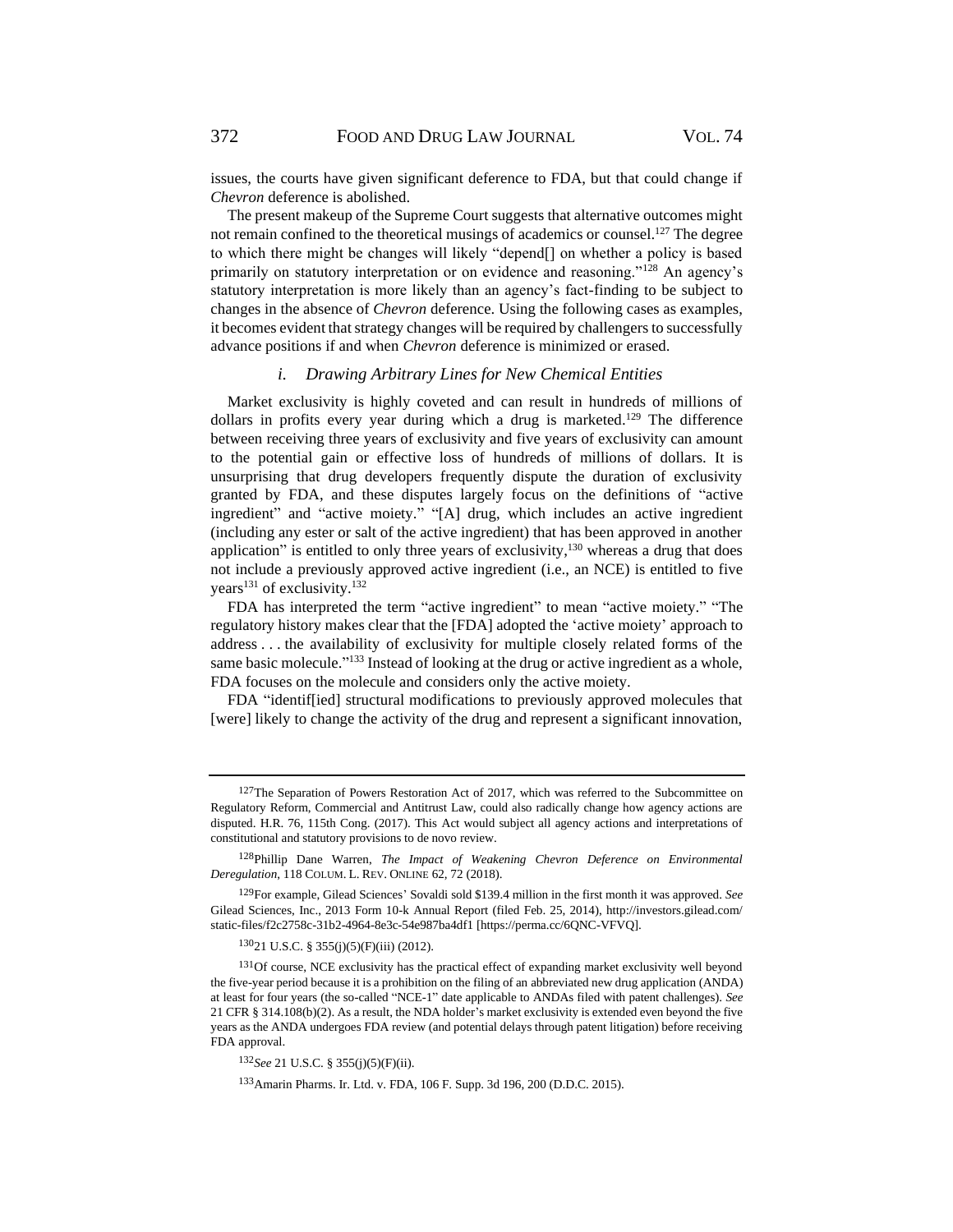such as a non-ester, covalent derivatives, and those that are not likely to reflect a significant change, such as salts and esters."<sup>134</sup> Active moiety is therefore defined as:

[T]he molecule or ion, excluding those appended portions of the molecule that cause the drug to be an ester, salt (including a salt with hydrogen or coordination bonds), or other noncovalent derivative (such as a complex, chelate, or clathrate) of the molecule, responsible for the physiological or pharmacological action of the drug substance.<sup>135</sup>

Using this construction, FDA may "withhold exclusivity . . . from other derivative molecules that it concludes are insufficiently innovative to merit five-year exclusivity."<sup>136</sup> Despite the intent to exclude molecules that are not sufficiently innovative, "[s]ome might question the merits of a structure-based interpretation of active moiety instead of an activity-based interpretation."<sup>137</sup> Assessing the molecule based solely on its structure could lead to a grant of five-year exclusivity for "small structural changes with relatively little therapeutic benefit."<sup>138</sup> Potentially even more problematic (at least for innovator companies) is that, contrary to the intent of Congress, non-structural changes that potentially provide significantly improved therapeutic effects are not eligible for five-year exclusivity.<sup>139</sup>

In 2007, Shire Pharmaceuticals, Inc.'s lisdexamfetamine dimesylate drug Vyvanse® was granted five years of NCE exclusivity because FDA determined it was a new chemical entity.<sup>140</sup> According to FDA, Vyvanse® does not include an "active ingredient (including any ester or salt of the active ingredient) [that] has been approved in any other application."<sup>141</sup> A generic drug developer, Actavis Elizabeth, LLC (Actavis) sued FDA, arguing that Vyvanse® was not entitled to five years of exclusivity because the drug is not a new active ingredient; therefore, under Section  $355(j)(5)(F)(iii)$ , Actavis argued that Vyvanse<sup>®</sup> should only have been entitled to three years of exclusivity. <sup>142</sup>

Vyvanse® is a prodrug—a biologically *inactive* compound that is metabolized by the body into an *active* compound. The product insert for Vyvanse® indicates that "lisdexamfetamine is rapidly absorbed from the gastrointestinal tract and converted to dextroamphetamine, which is responsible for the drug's activity."<sup>143</sup> It is metabolized via hydrolysis of the covalent amide linkage, which results in the amino acid lysine

<sup>134</sup>Actavis Elizabeth LLC v. FDA (*Actavis I*), 689 F. Supp. 2d 174, 179 (D.D.C. 2010).

<sup>135</sup>21 C.F.R. § 314.3(b) (2017); *see* Actavis Elizabeth LLC v. FDA, 625 F.3d 760, 762 (D.C. Cir. 2010) (*Actavis II*).

<sup>136</sup>*Amarin Pharms. Ir. Ltd.*, 106 F. Supp. 3d at 200.

<sup>137</sup>DONALD O. BEERS & KURT R. KARST, GENERIC AND INNOVATOR DRUGS: A GUIDE TO FDA APPROVAL REQUIREMENTS, at 4–20 (8th ed., 2017 Supp.).

<sup>138</sup>*See id.*

<sup>139</sup>*Id.*

<sup>140</sup>*See* Drug Approval Package: Vyvanse, FDA, https://www.accessdata.fda.gov/drugsatfda\_docs /nda/2007/021977s000TOC.cfm; *see also* Actavis I, 689 F. Supp. 2d at 175–76.

<sup>141</sup>21 U.S.C. § 355(j)(5)(F)(ii).

<sup>142</sup>Axinn, Veltrop & Harkrider LLP represented Actavis Elizabeth, LLC in this lawsuit against FDA.

<sup>143</sup>Vyvanse Product Insert (July 2008), https://www.accessdata.fda.gov/drugsatfda\_docs/label/2009 /021977s006s007lbl.pdf [https://perma.cc/72V5-AGE2].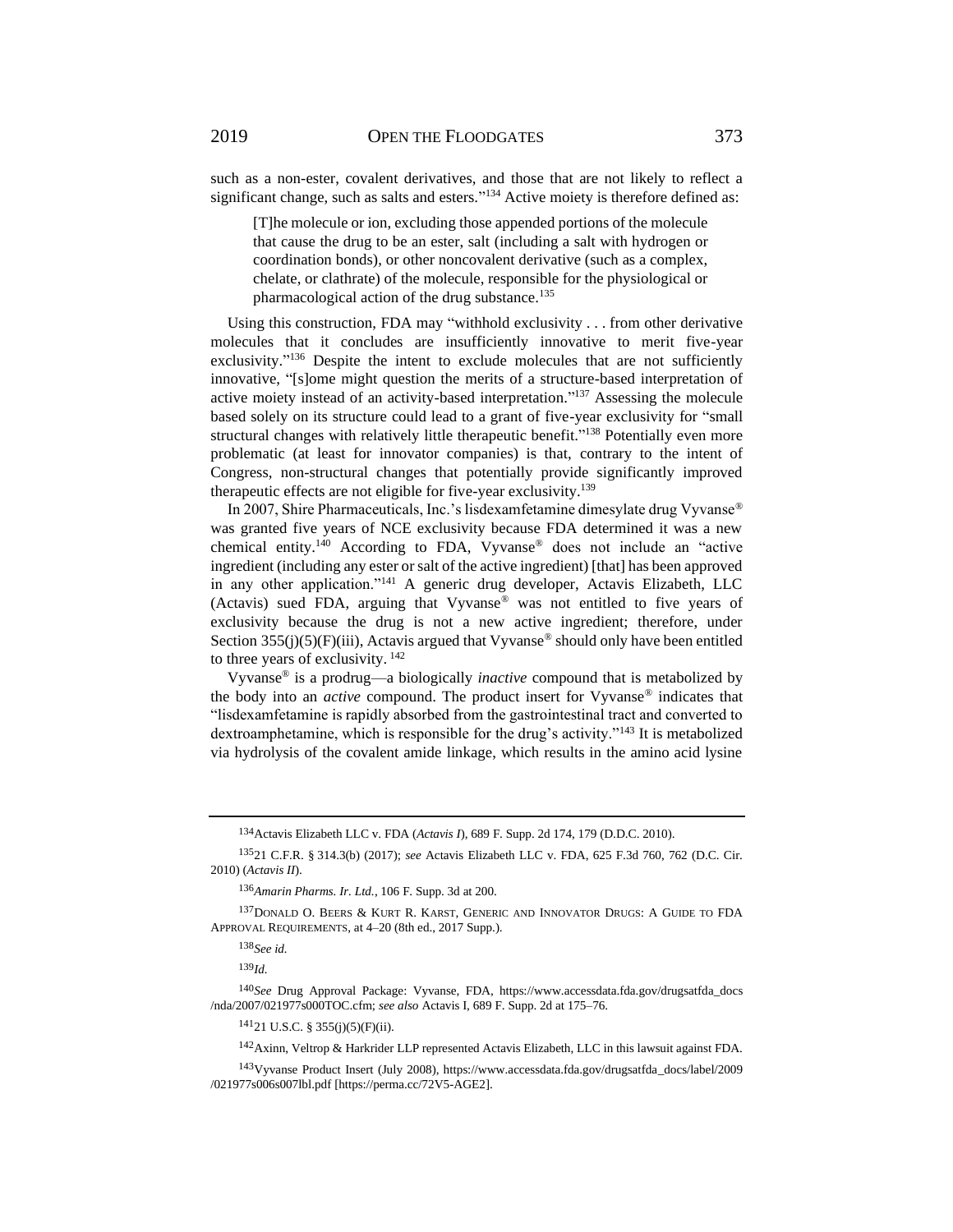and dextroamphetamine, an active molecule that had been approved by FDA for decades.<sup>144</sup>

Applying *Chevron*, the court found that the phrase "no active ingredient . . . of which has been approved" is ambiguous and that deference to FDA's interpretation was warranted so long as that interpretation is based on a reasonable construction of the statute.<sup>145</sup> Even though the court in *Abbott Laboratories v. Young*<sup>146</sup> determined that an "active moiety" is "the substance that creates the actual therapeutic effect within the body,"<sup>147</sup> FDA did not focus on dextroamphetamine, the active substance. Instead, FDA focused on lisdexamfetamine's "amide bond, [and] . . . FDA properly treated it as an 'active moiety' of its own."<sup>148</sup> As mentioned previously, even Shire acknowledged through labeling and disclosures to FDA that dextroamphetamine is responsible for the drug's effects in the body and is, therefore, the active molecule.<sup>149</sup> Still, the court applied *Chevron* deference and refused to second-guess FDA's determination that lisdexamfetamine was not a previously approved "active moiety."<sup>150</sup>

FDA categorizes active and inactive moieties based on a distinction between covalent and non-covalent bonds. All non-covalent derivatives, salts, and (covalent) esters are categorized as "inactive moieties," while all covalent derivatives (except esters) are "active moieties."<sup>151</sup> These distinctions are somewhat arbitrary because the statute does not mention distinctions between covalent and non-covalent bonds, and there is nothing to suggest that Congress ever intended to make such a distinction. Congress has offered no explanation for "not us[ing] the term 'new chemical entity' or the term 'new molecular entity'" instead of the phrase "no active ingredient (including any ester or salt of the active ingredient). $152$ 

Instead of deferring to FDA's distinctions, however, the court could have applied the following reasoning: (1) an inactive prodrug is metabolized into an active ingredient; (2) lisdexamfetamine is an inactive prodrug that is metabolized into the active ingredient dextroamphetamine, which is the only molecule that has activity in the body; (3) dextroamphetamine is an active ingredient that was previously approved by FDA in an application; (4) therefore, lisdexamfetamine's active ingredient has been previously approved in another application. The court also could have found the regulation's language merely illustrative and might have determined that an amide of an active ingredient should be treated in the same manner as an ester or salt of an active

<sup>&</sup>lt;sup>144</sup>Dextroamphetamine is the active ingredient in drugs such as Dexedrine, Adderall®, and Biphetamine, all of which were approved prior to Vyvanse® . *See, e.g.*, Approval Letter from Gary Buehler, Director, Office of Generic Drugs, to Barr Laboratories, Inc. (Jan. 31, 2001), https://www.accessdata. fda.gov/drugsatfda\_docs/anda/2001/40-361\_Dextroamphetamine%20Sulfate\_Approv.pdf [https://perma.c c/2GVS-329Q].

<sup>145</sup>Actavis Elizabeth LLC v. FDA (*Actavis I*), 689 F. Supp. 2d 174, 178–79 (D.D.C. 2010).

<sup>146</sup>Abbott Labs. v. Young, 920 F.2d 984 (D.C. Cir. 1990).

<sup>147</sup>*Id.* at 986.

<sup>148</sup>*Actavis II*, 625 F.3d 760, 762 (D.C. Cir. 2010).

<sup>149</sup>*See* Vyvanse Product Insert (July 2008), https://www.accessdata.fda.gov/drugsatfda\_docs/label /2009/021977s006s007lbl.pdf [https://perma.cc/72V5-AGE2].

<sup>150</sup>*Actavis II*, 625 F.3d at 763.

<sup>151</sup>*See* 21 C.F.R. § 314.3(b).

<sup>152</sup>*See* BEERS, *supra* note 137 at 4–18.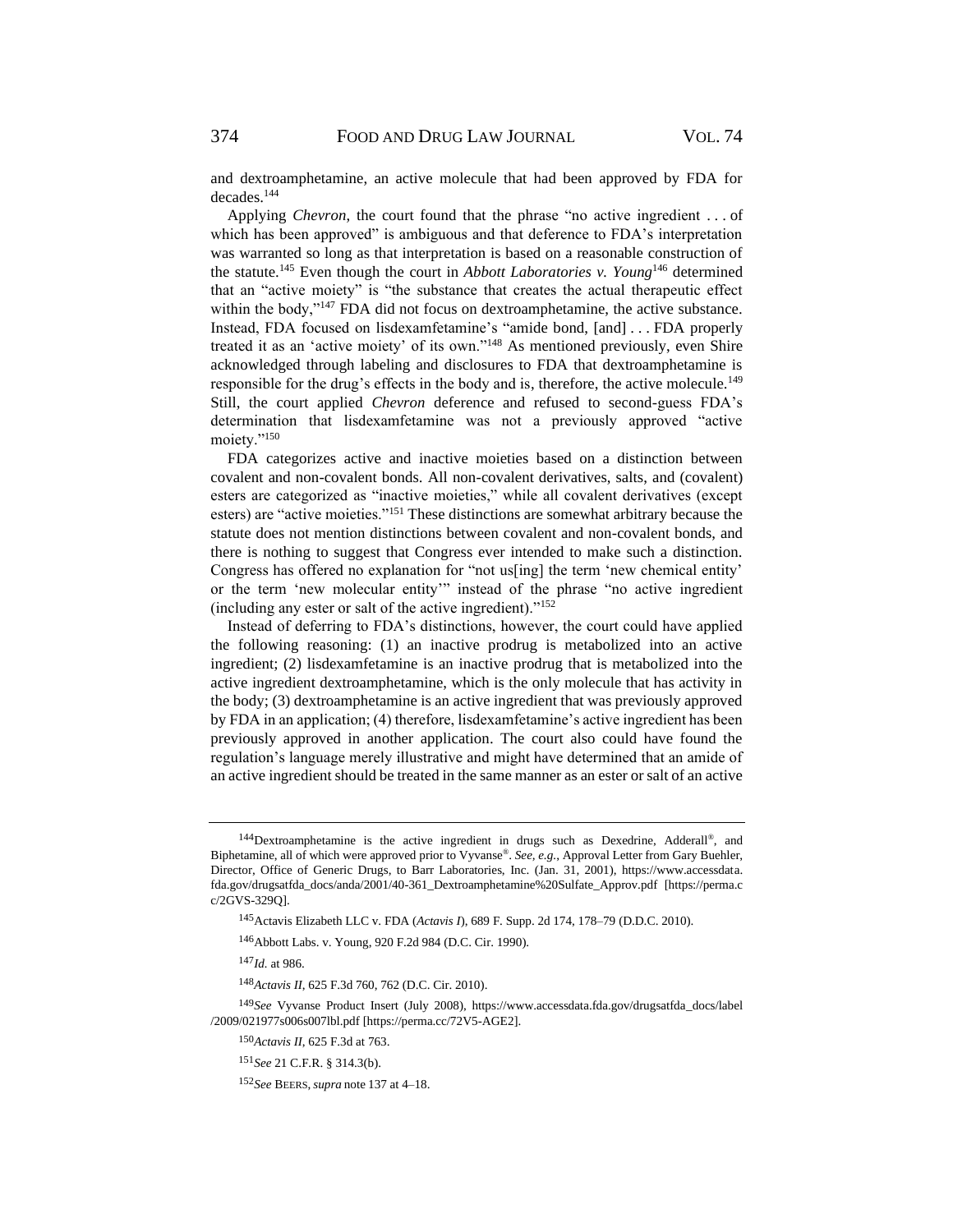ingredient. That construction would have closely aligned with the regulation's plain and unambiguous language. In fact, FDA made this very argument in *Abbott*  Laboratories:<sup>153</sup> "[B]y using the word 'including' in the statute, ... Congress meant to introduce an illustrative list of the sorts of chemical derivations of an active ingredient that ... would deprive a new drug of the maximum" period of exclusivity.<sup>154</sup> The *Abbott* court, however, disagreed, effectively pushing FDA to abandon the construction it argued before the court and adopt its current interpretation.

It is hard to believe that Congress intended to grant FDA the power to assign exclusivity periods based on covalent and non-covalent bonds.<sup>155</sup> Although FDA may claim that a structural modification that does not create a salt or ester of the active ingredient is "likely to change the activity of the drug and represent a significant innovation,"<sup>156</sup> this generalization undoubtedly causes inconsistencies. Nonetheless, the *Actavis* court found that this generalization was not unreasonable.<sup>157</sup>

Many scientists disagree with FDA's active ingredient and functional group categorizations. In fact, scientists at the PTO have disagreed. Scientists at the PTO instruct that "[a]n active ingredient of a drug is the ingredient in the drug product that becomes therapeutically active when administered."<sup>158</sup> Further, Chapter 2751 of the Manual of Patent Examining Procedures states that "[t]he ester form is a different active ingredient from the salt form."<sup>159</sup> While FDA treats some ester and salt derivatives as equivalents for the purpose of establishing an exclusivity period, the PTO acknowledges that they are different active ingredients for a patent term extension determination. FDA is not bound or even advised to align with other agencies' interpretations. This, however, simply illustrates FDA's contradictory interpretation of "active ingredient" and "active moiety."

It is true that many salts and esters might not be "likely to reflect a significant change" in the pharmacological properties of a drug.<sup>160</sup> Still, many non-salt and nonester derivatives—some amides for example—might be just as unlikely to reflect a significant change in the properties of a drug. This generalization demonstrates a fundamental over-simplification of the complex nature of organic chemistry and

<sup>153</sup>Abbott Labs. v. Young, 920 F.2d 984 (D.C. Cir. 1990).

<sup>154</sup>*Id.* at 992.

<sup>155</sup>The current interpretation also opens the door to companies making insignificant chemical changes to a prodrug for the sole purpose of gaining five years of exclusivity. *See* Jeff Overley, *FDA's Abilify Smack-Down Boosts Imitator Drugs*, LAW360 (Oct. 9, 2015), https://www.law360.com/articles/711945/fda-sabilify-smack-down-boosts-imitator-drugs [https://perma.cc/2K8D-QD79] ("FDA's reasoning on prodrugs has been criticized in the past, with some saying it will encourage trivial tweaks to familiar products in order to acquire fresh exclusivity.").

<sup>156</sup>Actavis Elizabeth LLC v. FDA (*Actavis I*), 689 F. Supp. 2d 174, 179 (D.D.C. 2010).

<sup>157</sup>*See id.; see also* Ethyl Corp. v. EPA, 541 F.2d 1, 36 (D.C. Cir. 1976) (The Court "must look at the [agency] decision not as the chemist . . . that we are qualified neither by training nor experience to be, but as a reviewing court exercising our narrowly defined duty of holding agencies to certain minimum standards of rationality.").

<sup>158</sup>U.S. PATENT & TRADEMARK OFF., U.S. DEP'T OF COM., MANUAL OF PATENT EXAMINING PROCS., ch. 2751, at 2700–31 (8th ed. 2001, Sept. 2007 revision).

<sup>159</sup>*Id.*; *see* PhotoCure ASA v. Dudas, 622 F. Supp. 2d 338, 349 (E.D. Va. 2009).

<sup>160</sup>*Actavis I*, 689 F. Supp. 2d at 179.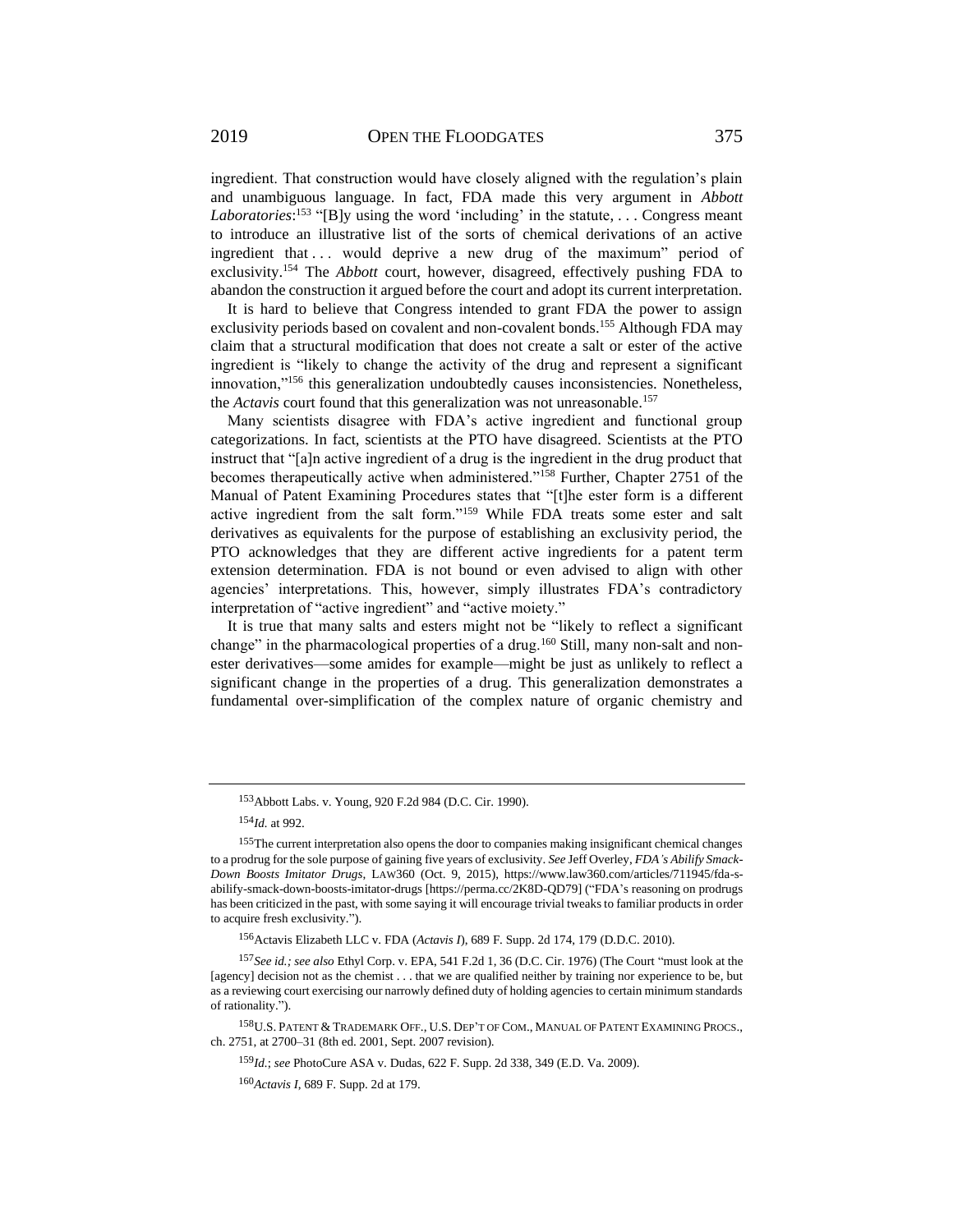376 FOOD AND DRUG LAW JOURNAL VOL. 74

pharmacology. Instead of arbitrarily focusing on the type of chemical bond, the question should be whether the active molecule in the drug product is new.<sup>161</sup>

In the absence of *Chevron* deference, the court would not have had to defer to FDA's interpretation of "active ingredient." The court might have agreed with Actavis and could have revisited the rejection of FDA's argument in *Abbott Laboratories* that Congress intended esters and salts to be merely illustrative of the types of derivative drugs that lack the novelty and creativity to warrant five years of exclusivity.<sup>162</sup> Although the ultimate outcome may be difficult to predict with certainty, one thing is clear: *Chevron* deference led the court to defer heavily to FDA without independently interpreting the statute.

### *ii. Disputing "Fairly Respond" for Pediatric Exclusivity*

Obtaining pediatric exclusivity is another means by which a drug developer can extend its market exclusivity. Pediatric exclusivity is tacked on to any existing patent or regulatory exclusivity and can be important to a drug developer desiring to maintain its market dominance. Although the profits due to this exclusivity are highly variable, they should not be overlooked: one study performed in 2007 "found that among a subset of drugs granted pediatric exclusivity in the early 2000s, the net economic return for the six-month exclusivity averaged \$134.3 million" and was as high as \$507.9 million.<sup>163</sup>

To begin the process, a drug developer may prompt FDA to issue a written request. FDA and the drug developer then negotiate the terms of the written request, including the specifics of the study or studies. To obtain pediatric exclusivity, the statute provides that the study data must "fairly respond" to the written request: "The Secretary's only responsibility in accepting or rejecting the reports shall be to determine . . . whether the studies *fairly respond* to the written request, have been conducted in accordance with commonly accepted scientific principles and protocols, and have been reported in accordance with the requirements of the Secretary for filing."<sup>164</sup> There is a dearth of information as to how precisely data must comply with the written request in order to "fairly respond." But a review of at least one of the cases to have addressed this issue demonstrates the impact of *Chevron* deference to any challenge to FDA's decision-making.

Specifically, in *Amgen, Inc. v. Hargan*, <sup>165</sup> an FDA letter decision attempted to clarify FDA's interpretation of "fairly respond."<sup>166</sup> In evaluating whether the studies "fairly respond," FDA considers several factors: (1) the purpose of the pediatric

<sup>161</sup>Amarin Pharms. Ir. Ltd. v. FDA, 106 F. Supp. 3d 196, 200 (D.D.C. 2015) (explaining that with the active moiety approach, "FDA was able to withhold exclusivity not only from esters or salts of a previously approved molecule, but also from other derivative molecules that it concludes are insufficiently innovative to merit five-year exclusivity"); *see* Letter from Congressman Henry A. Waxman to Frank E. Young, Commissioner, FDA, Aug. 5, 1985 ("Congress wanted to assure that drug companies were rewarded for major *innovations* involving . . . a new drug . . . by guaranteeing them a period of market exclusivity.").

<sup>162</sup>*See* Abbott Labs. v. Young, 920 F.2d 984, 992 (D.C. Cir. 1990).

<sup>163</sup>Jeanie Kim, Joseph S. Ross, & Amy Kapczynski, *Pediatric Exclusivity and Regulatory Authority*, 319 J. AM. MED. ASS'N 21, 21 (2017).

<sup>164</sup>21 U.S.C. § 355a(d)(4) (emphasis added).

<sup>165</sup>Amgen, Inc. v. Hargan, 285 F. Supp. 3d 351 (D.D.C. 2018).

<sup>166</sup>*See* Letter from Peter Stein, Deputy Director, Office of New Drugs, Center for Drug Evaluation and Research, to Amgen, Inc. (May 22, 2017).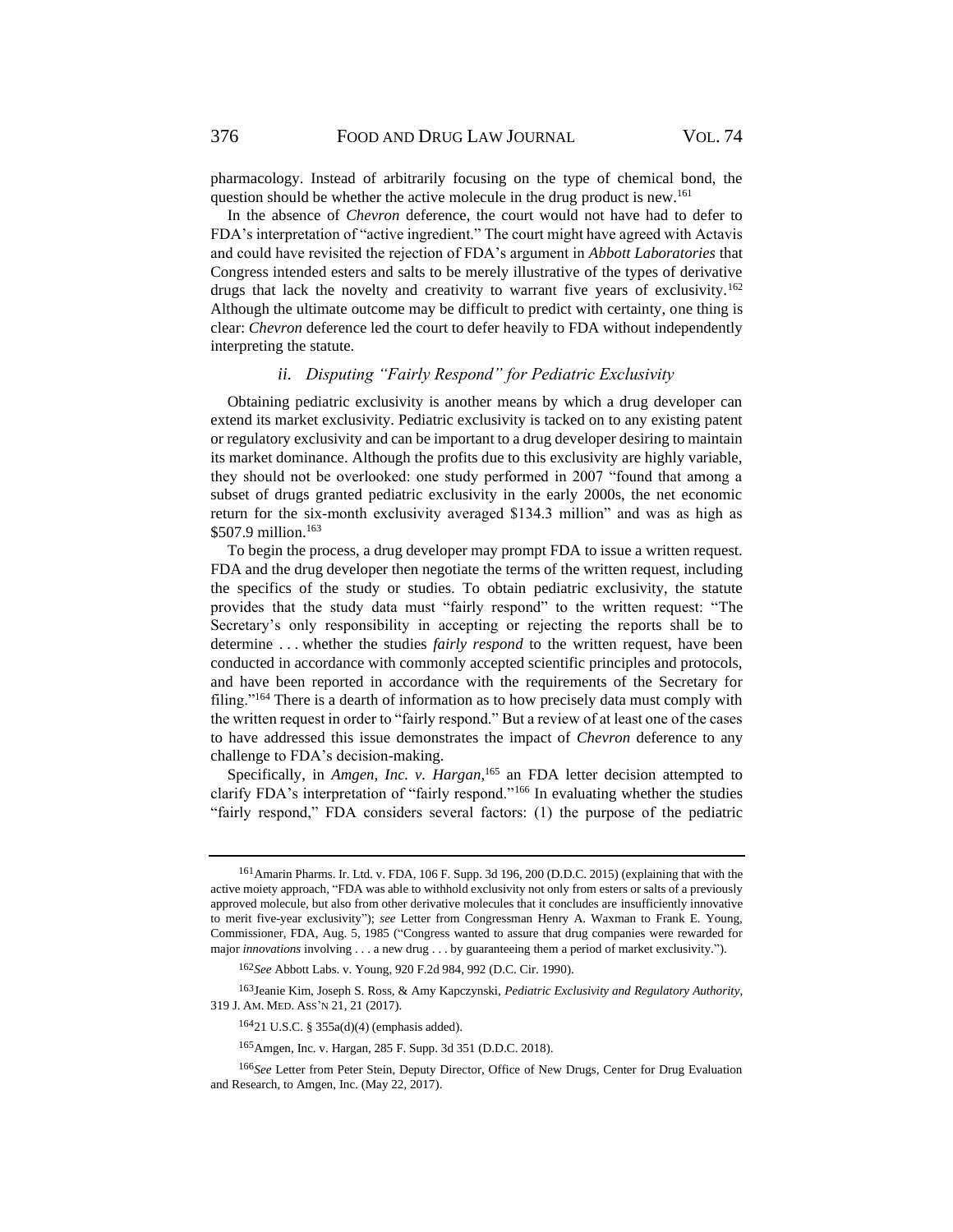exclusivity provision, which is to "generate clinical information on the use of drugs in children that will result in a health benefit to pediatric populations," (2) "whether the studies were designed and carried out by the sponsor in a way likely to meet . . . objectives specified in the [written request]," and (3) "whether the submission is sufficient to enable [FDA] to approve pediatric labeling."<sup>167</sup>

In response to FDA's written request, Amgen had difficulty recruiting pediatric patients between twenty-eight months and six years of age with chronic kidney disease who were also receiving dialysis. In several proposed amendments to the written request, FDA relaxed the requirements and reduced the number of required study participants. The studies were placed on a temporary suspension, however, due to the death of one patient. During the suspension, Amgen and FDA discussed the fate of the studies, and Amgen decided to continue. FDA, however, never informed Amgen that it would be in jeopardy of failing to "fairly respond" based on the number of participants remaining in the studies. Although the written request "required a minimum of 15 patients[,] Amgen enrolled 18 [b]ut only 11 patients exceeded 12 weeks of treatment, and even fewer—just four patients—completed the full 26-week study."<sup>168</sup> Ultimately, FDA denied Amgen pediatric exclusivity, concluding that Amgen "fail[ed] to provide sufficient safety data" and that "it could not draw 'any conclusions about the safety' of the drug in a key age group."<sup>169</sup> Still, Amgen argued that the data provided fairly responded to the written request.

According to the 2017 letter decision to resolve Amgen's appeal issued by the Deputy Director for Clinical Science, Center for Drug Evaluation and Research, there are two ways that data will "fairly respond" to a written request: (1) "if the sponsor's studies meet the 'specific terms' of the written request"; or (2) "if the studies deviate from the 'specific terms' of the written request," they may still "fairly respond" if the studies "yield 'clinically meaningful' information 'across all age groups and uses cited in the' written request."<sup>170</sup>

Although Amgen conceded that the studies did not meet the "specific terms," it argued that the second prong "is both narrower than the statute mandates and 'incompatible' with the 'limited role' Congress accorded to . . . FDA."<sup>171</sup> Further, Amgen argued that "fairly respond" means "answer reasonably well" and that "reasonableness includes both the extent of the data [provided] and the amount of the effort [undertaken]."<sup>172</sup> Employing *Chevron*, the court found that "fairly responds" is ambiguous and that FDA has the authority to interpret this term. Assessing whether FDA's interpretation was reasonable, the court noted that the goal of the statute is to provide information that "may produce health benefits." The court also noted that FDA's second prong, requiring a yield of "clinically meaningful information," is consistent with information that "may produce health benefits."<sup>173</sup> Based on what it determined to be FDA's reasonable interpretation and FDA's claim that the data

<sup>167</sup>*Id.* at 2–3.

*Amgen, Inc.*, 285 F. Supp. 3d at 362. <sup>169</sup>*Id*. *Id.* at 364. <sup>171</sup>*Id*. *Id*. at 369. *Id.* at 372.